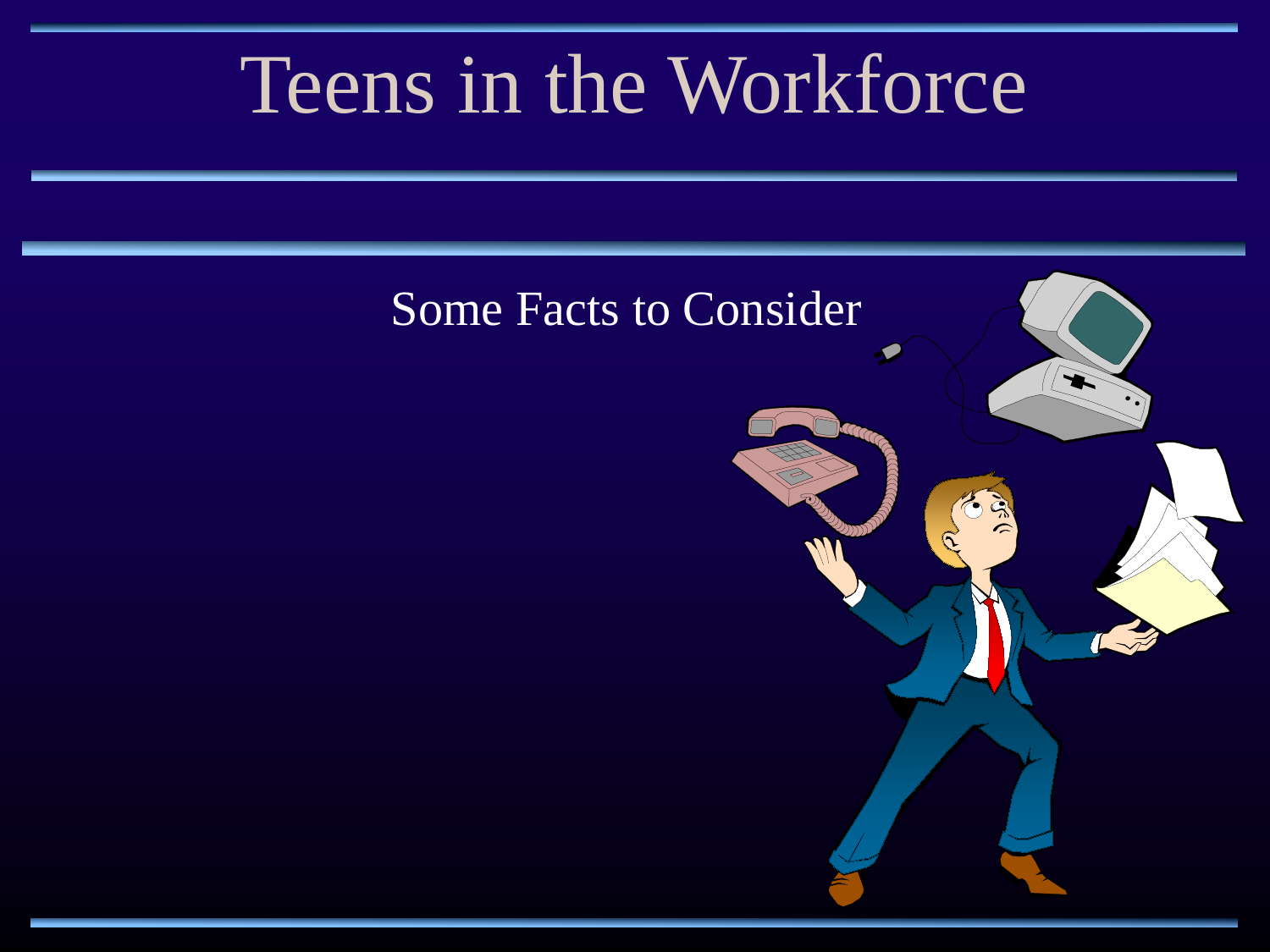# Today, more teenagers are working…

- **at more types of jobs**
- during more weeks of the year
- for longer weekly hours than has ever been true in the past!

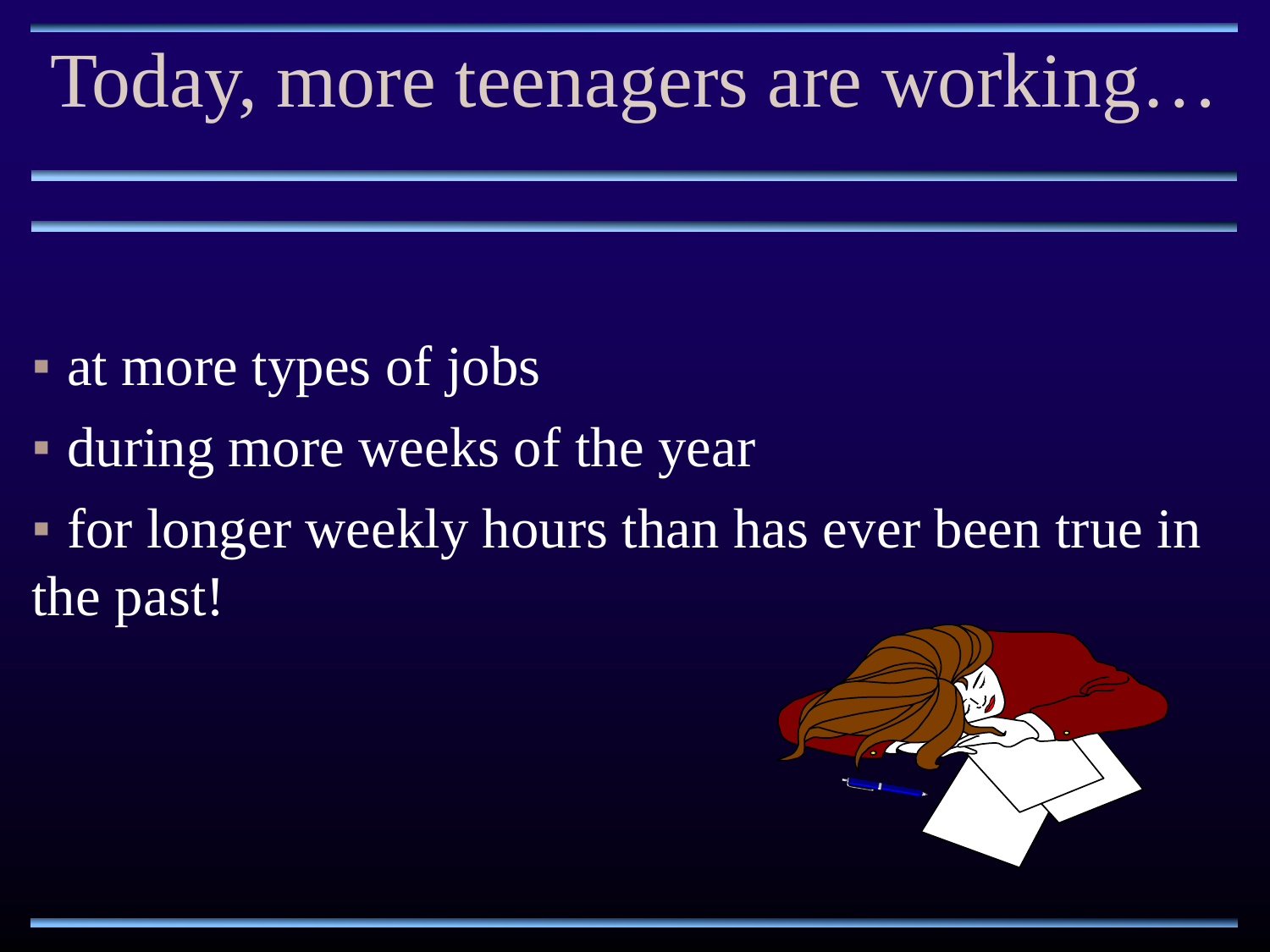#### 5 ½ million teens ages 12-17 are working…

### ▪ over half of all 16-17 year olds • more than a quarter of all 15 year olds

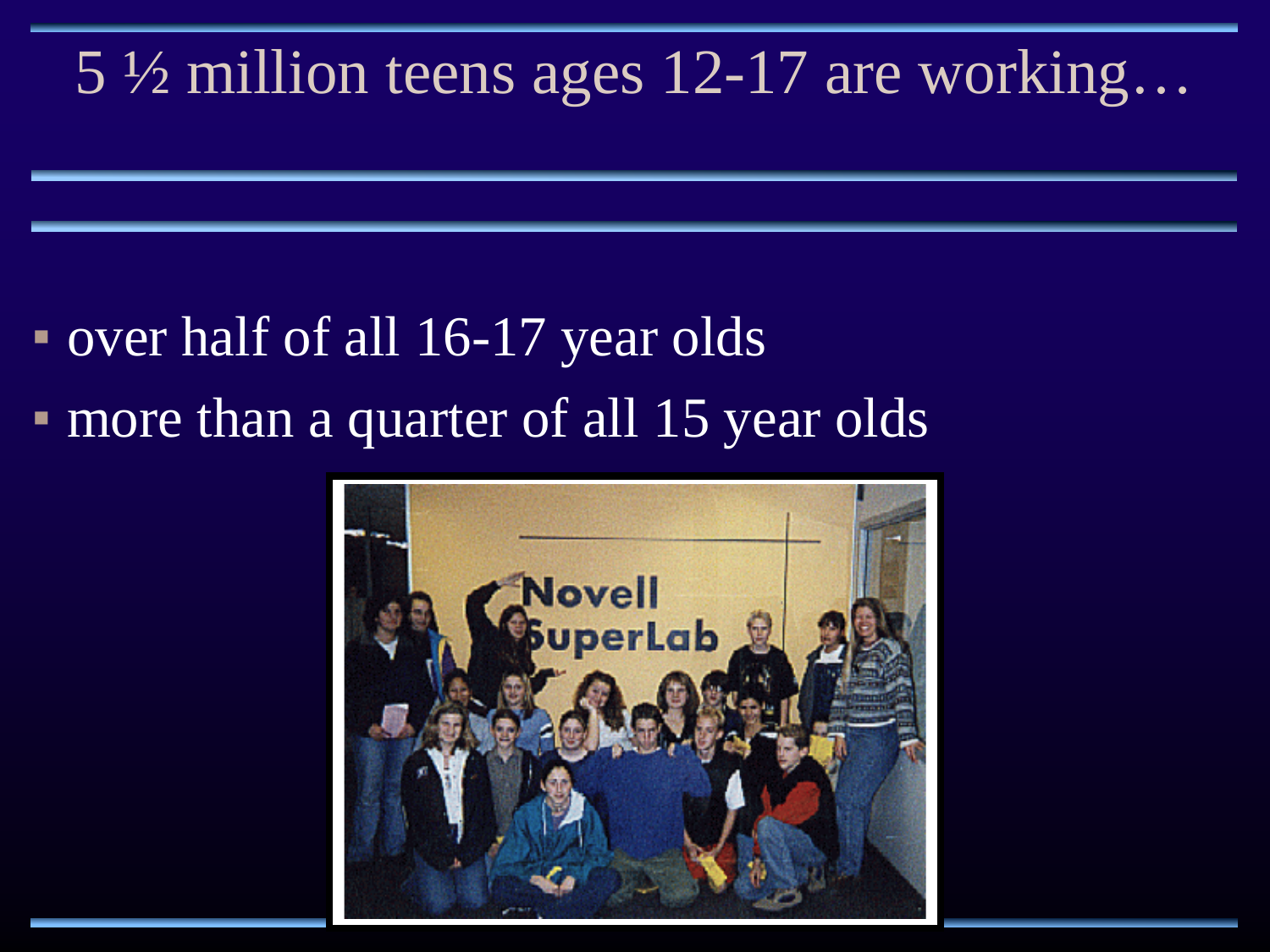#### How much do teens work?

Usually after a full day of school work

- 15 year olds average 17 hours of work per week
- **16-17 year olds average 21 hours of work per week**
- These numbers do not count those that are hired in illegal jobs because they are less experienced, less costly, and complain less.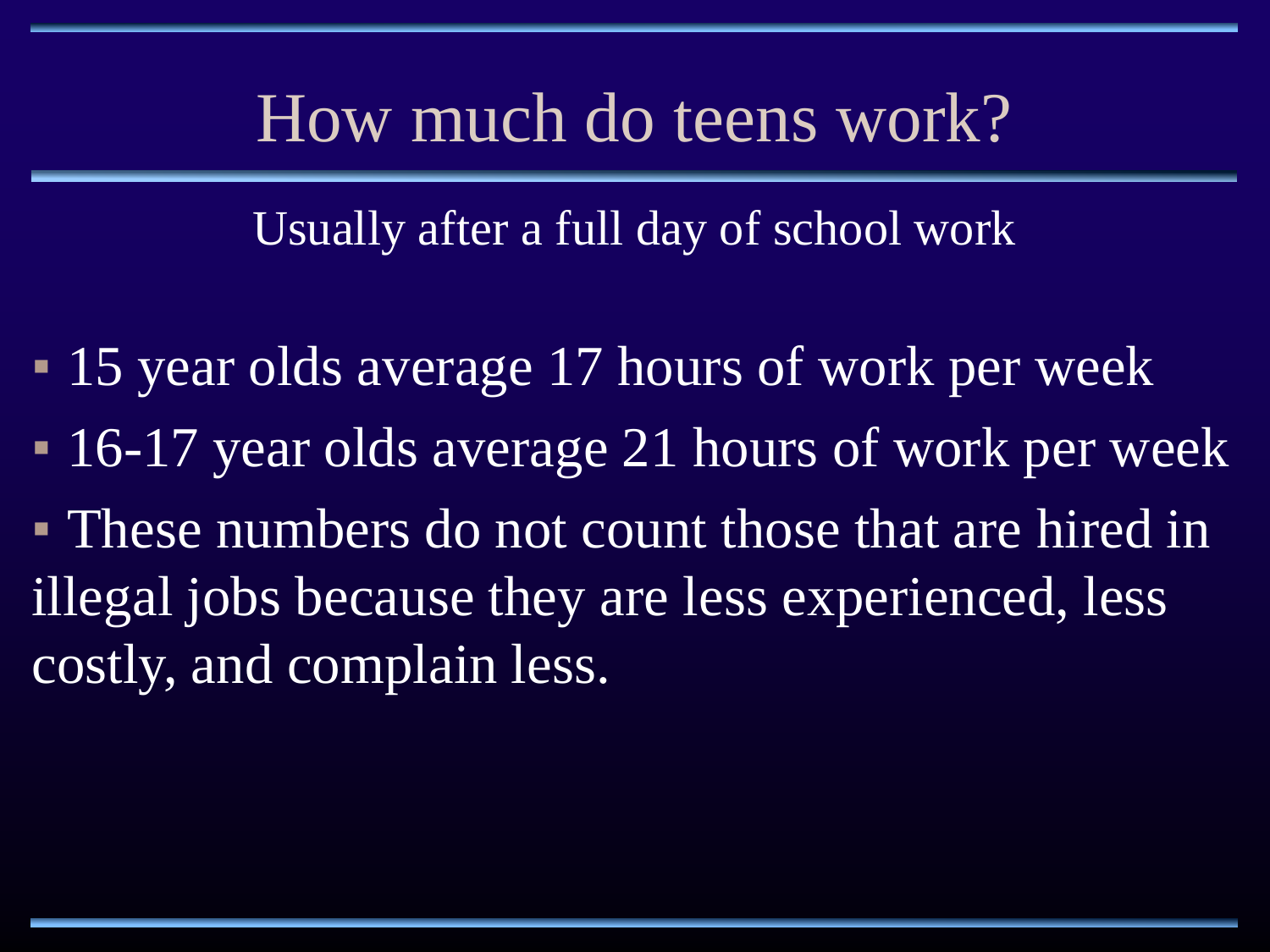### Where are teens working?

- 51% work in retail (includes fast food)
- 34% work in service
	- ▸Health
	- **Education**
	- ▸Entertainment/Recreation

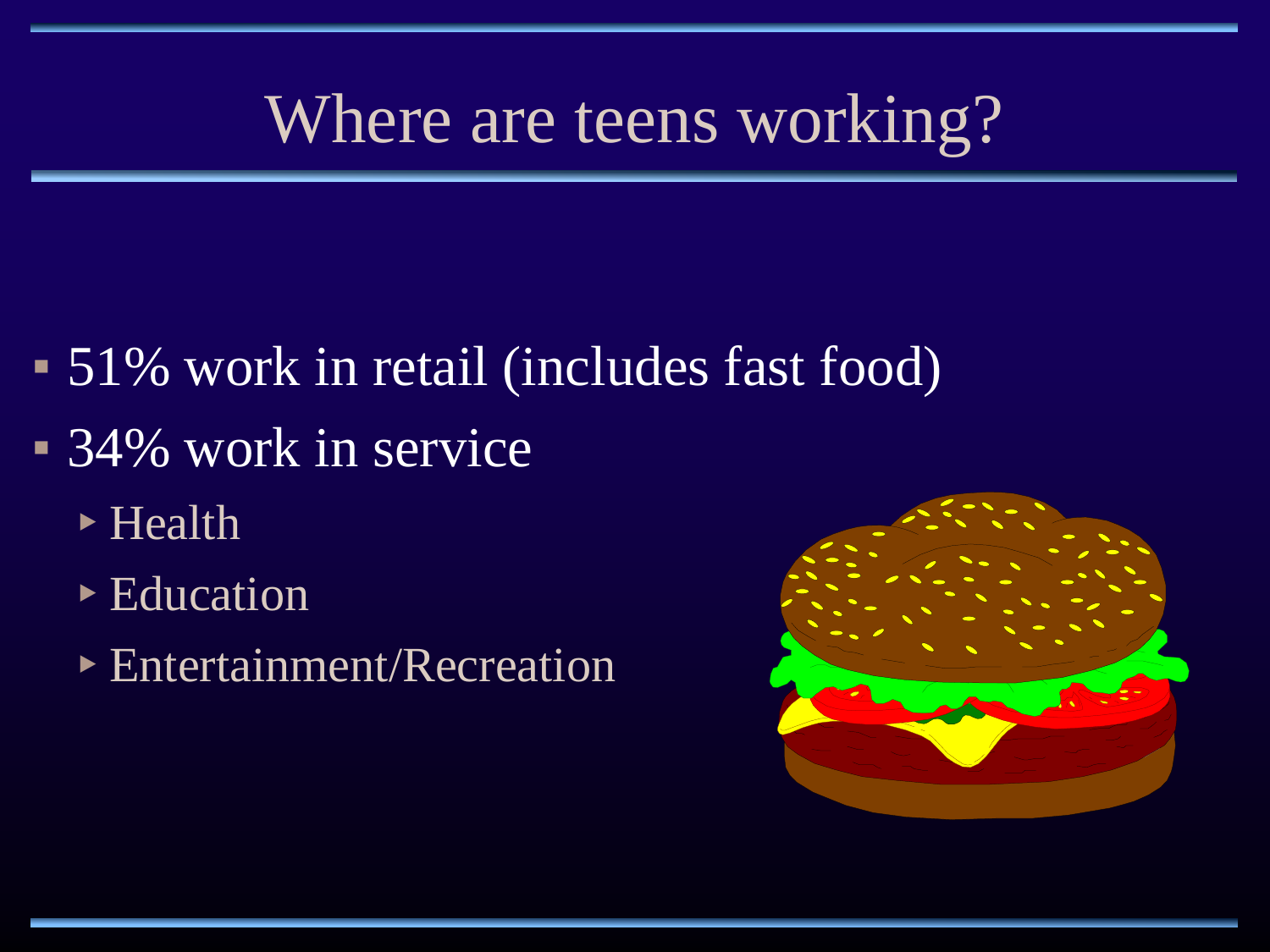#### How safe are teens at work?

#### Each year:

- 70 teens are killed on the job
- 210,000 are injured on the job



• 70,000 are injured seriously enough to require emergency room treatment!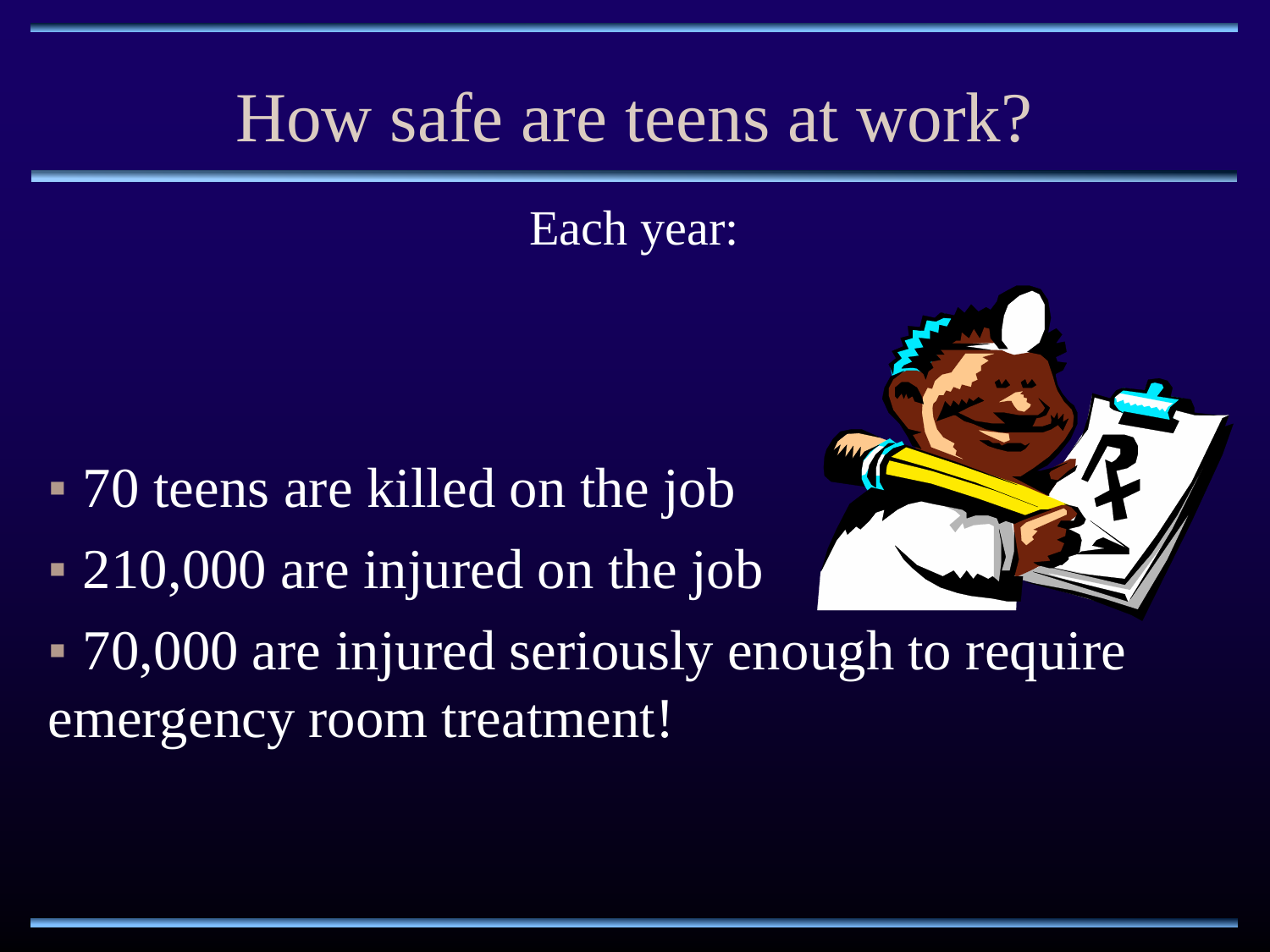# Compare this to adult injuries on the job

 $\blacksquare$  16 per 100 teens ▪ 9 per 100 adults





г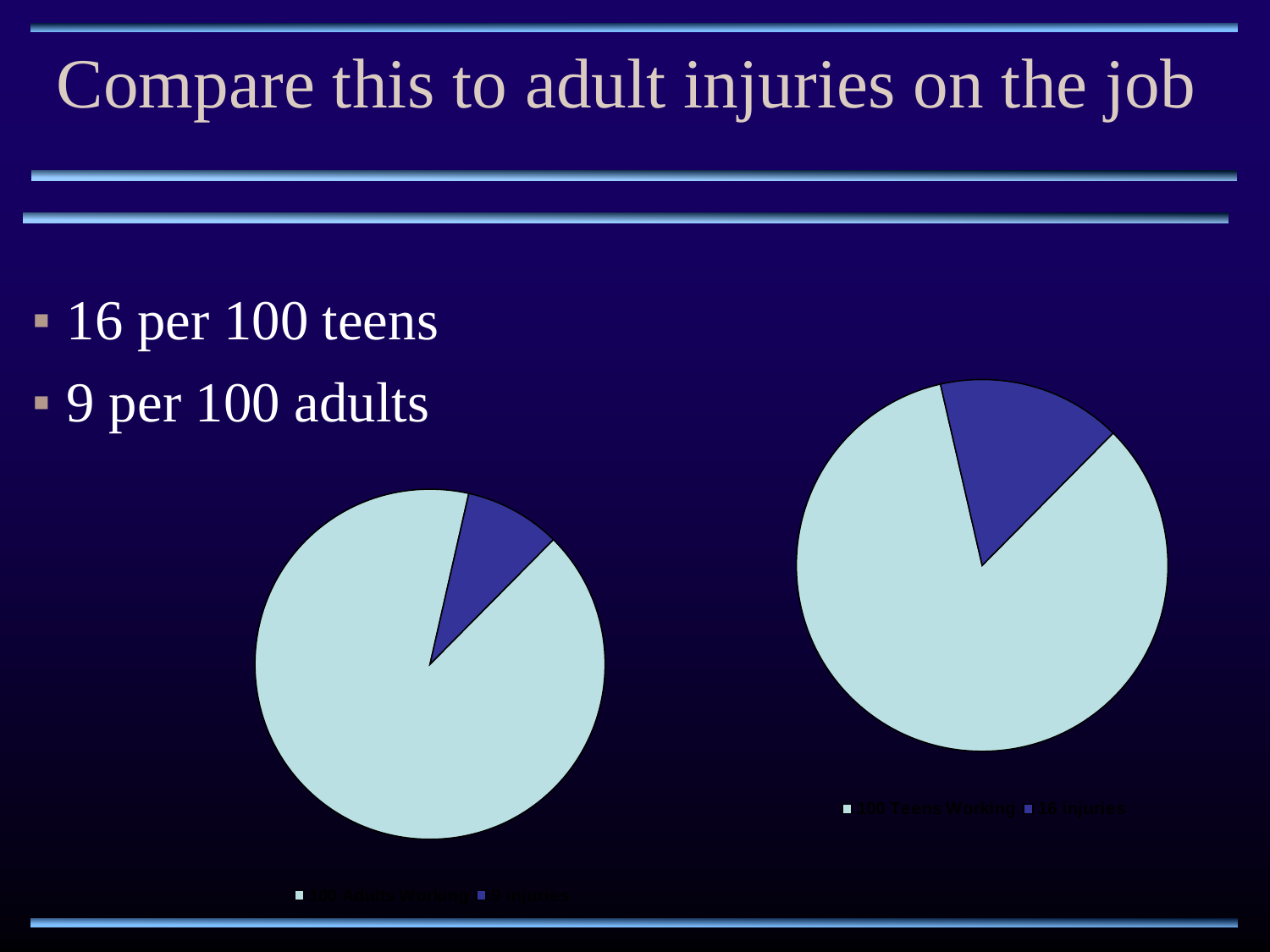## Why do teens get hurt?

- $\blacksquare$  Inexperience Not immaturity
- **Teen jobs are in industries with higher than average** injury rates
- **Inadequate health and safety training**
- **Example 1 Limited on-the-job supervision**
- **Fatigue** pushing teens too hard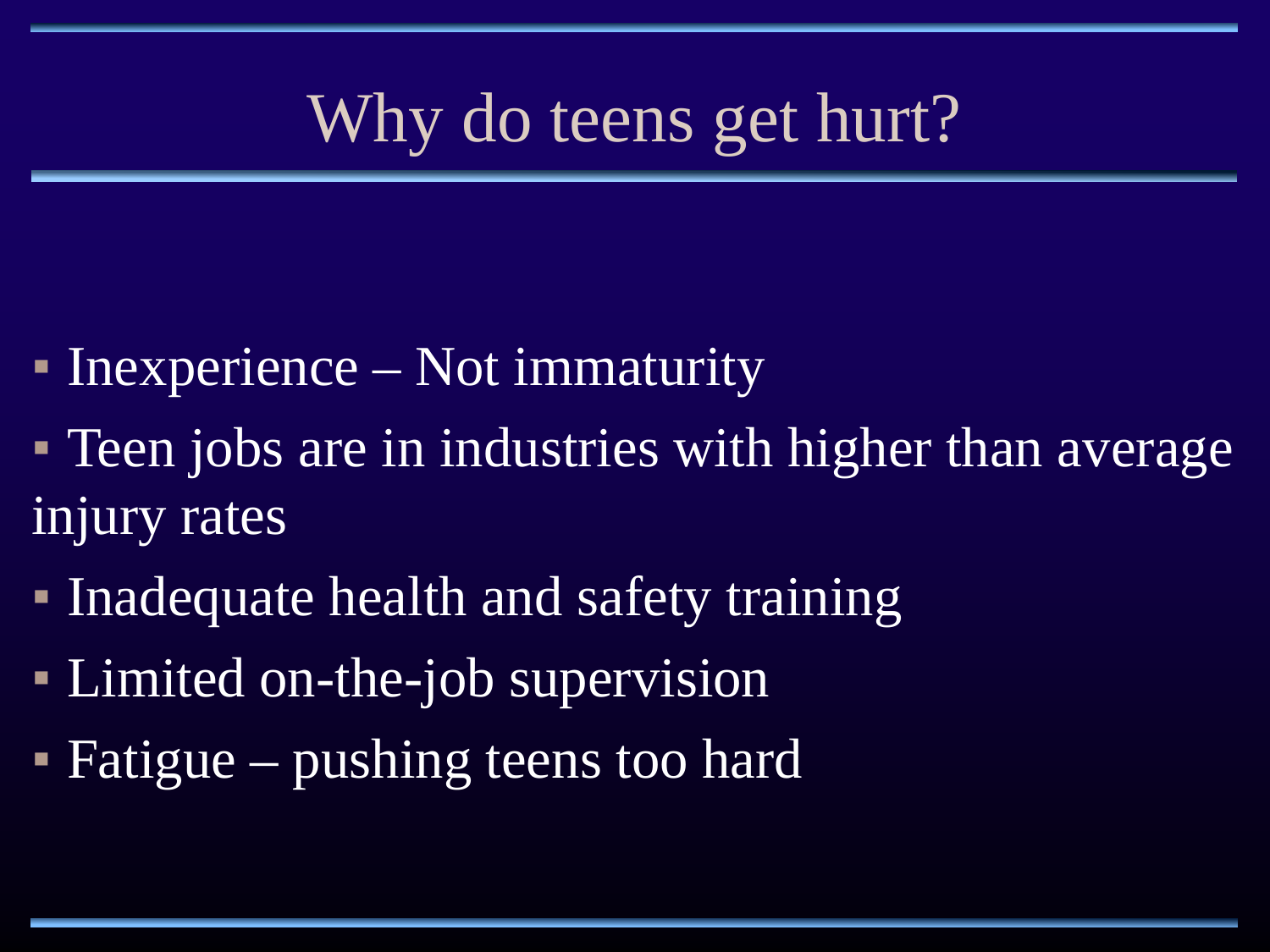### Why do teens get hurt?

- **Teens unfamiliar with work-place hazards**
- Unaware of legal rights as workers
- **Afraid of losing job if they speakup**
- Physical development is varied
- Trying to be dependable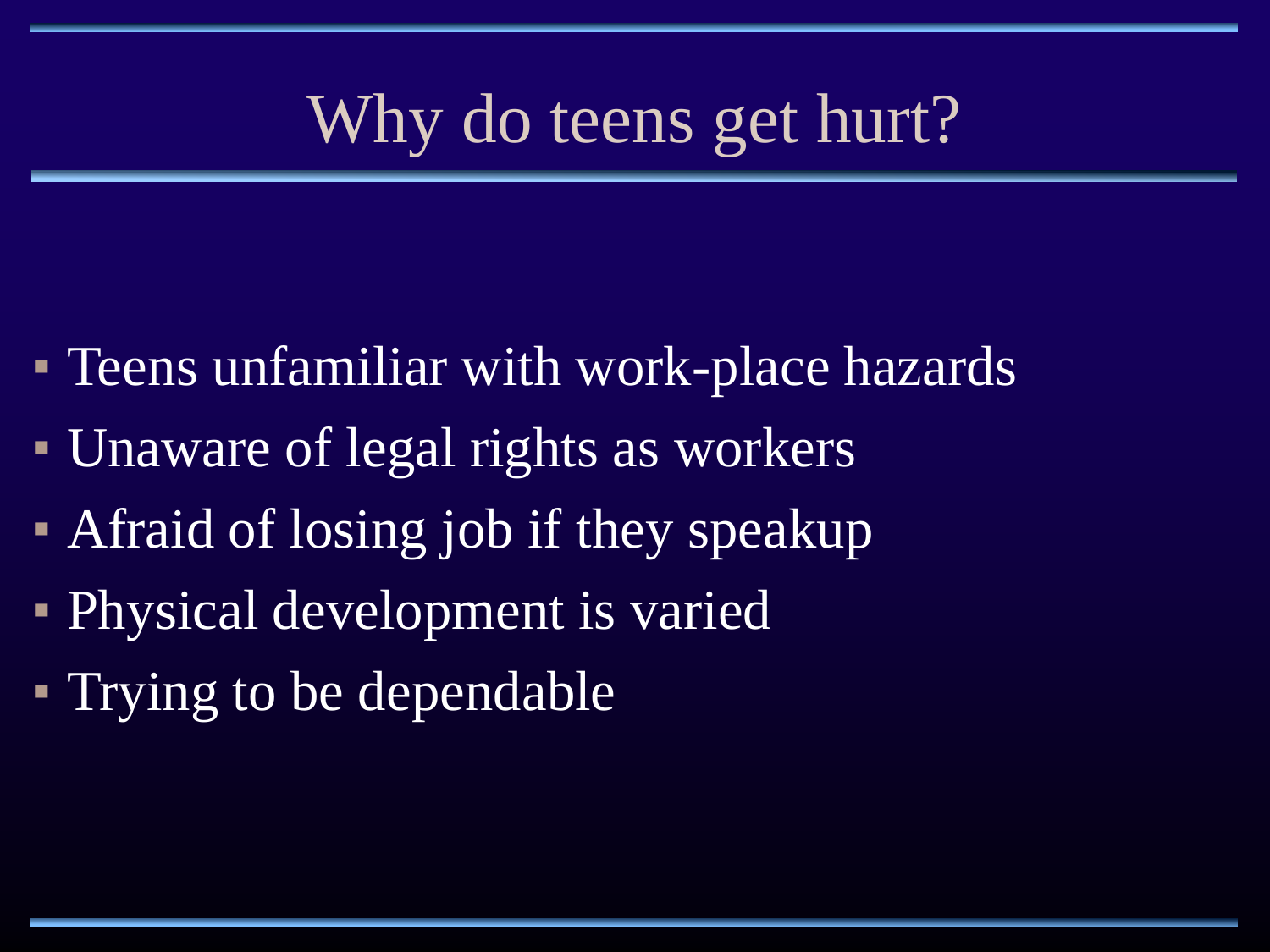#### What types of injuries do teens suffer on the job?



- Cuts and lacerations
- **Bruise and contusions**
- Sprains and strains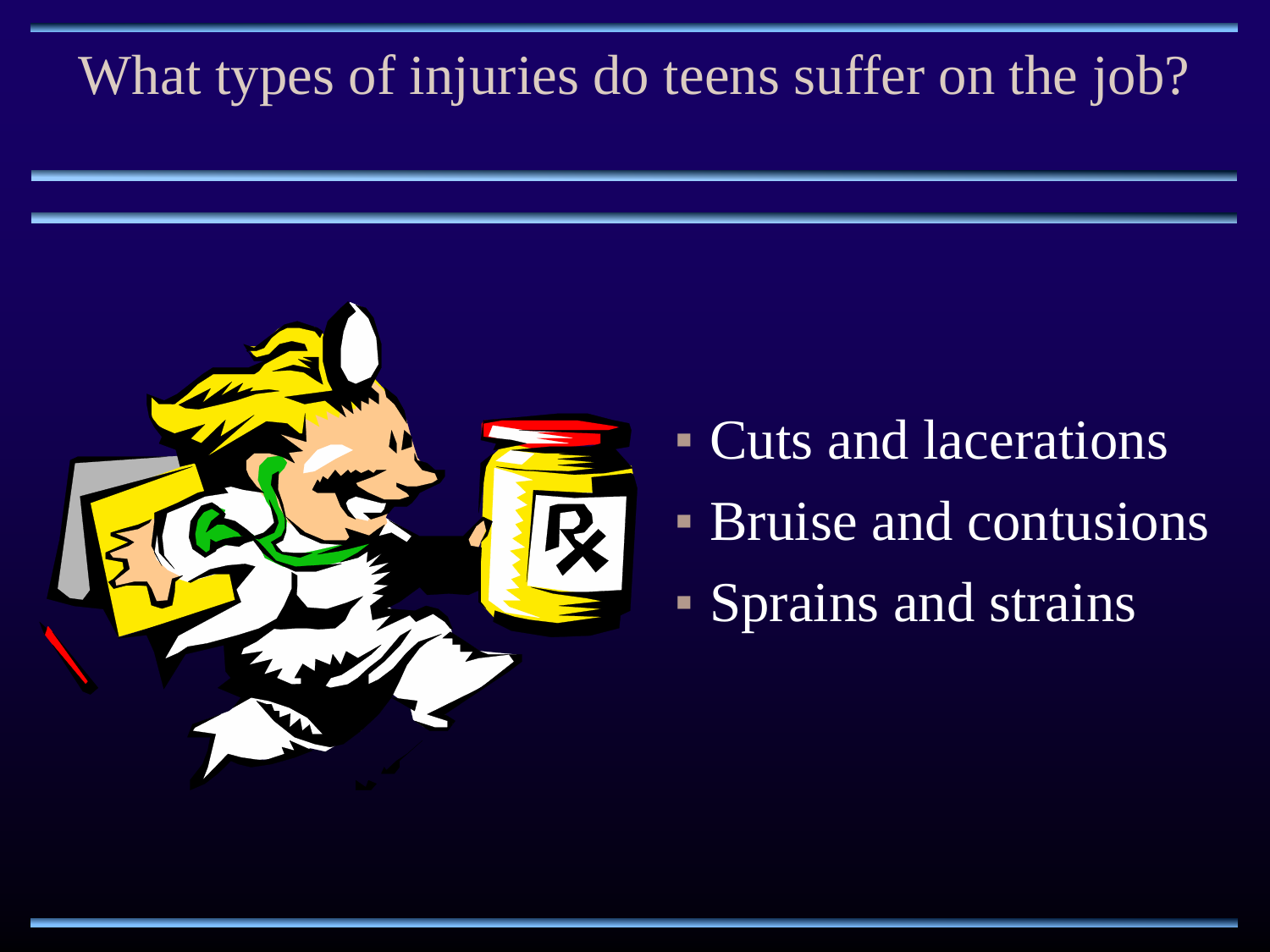#### What type of injuries do teen suffer on the job?

Common tasks and tools associated with injury:

- **Driving a car**
- Driving heavy equipment, especially tractors
- Using power tools, especially meat slicers
- **Deaths most often while driving or traveling as a** passenger in a vehicle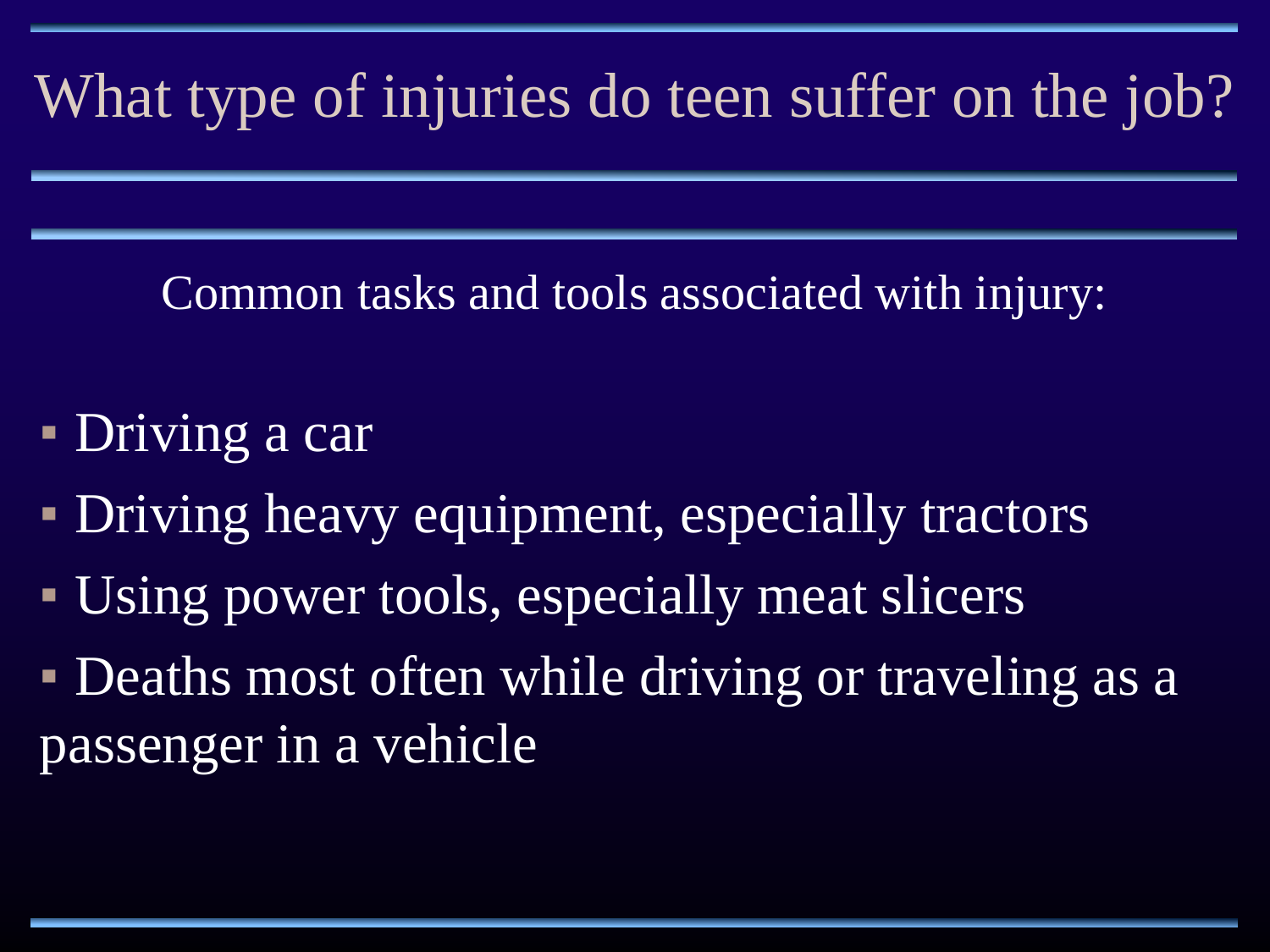### How do we protect the working teen?

- Child Labor Laws
	- ▸Fair Labor Standards Act
	- ▸OSHA
	- ▸State Laws

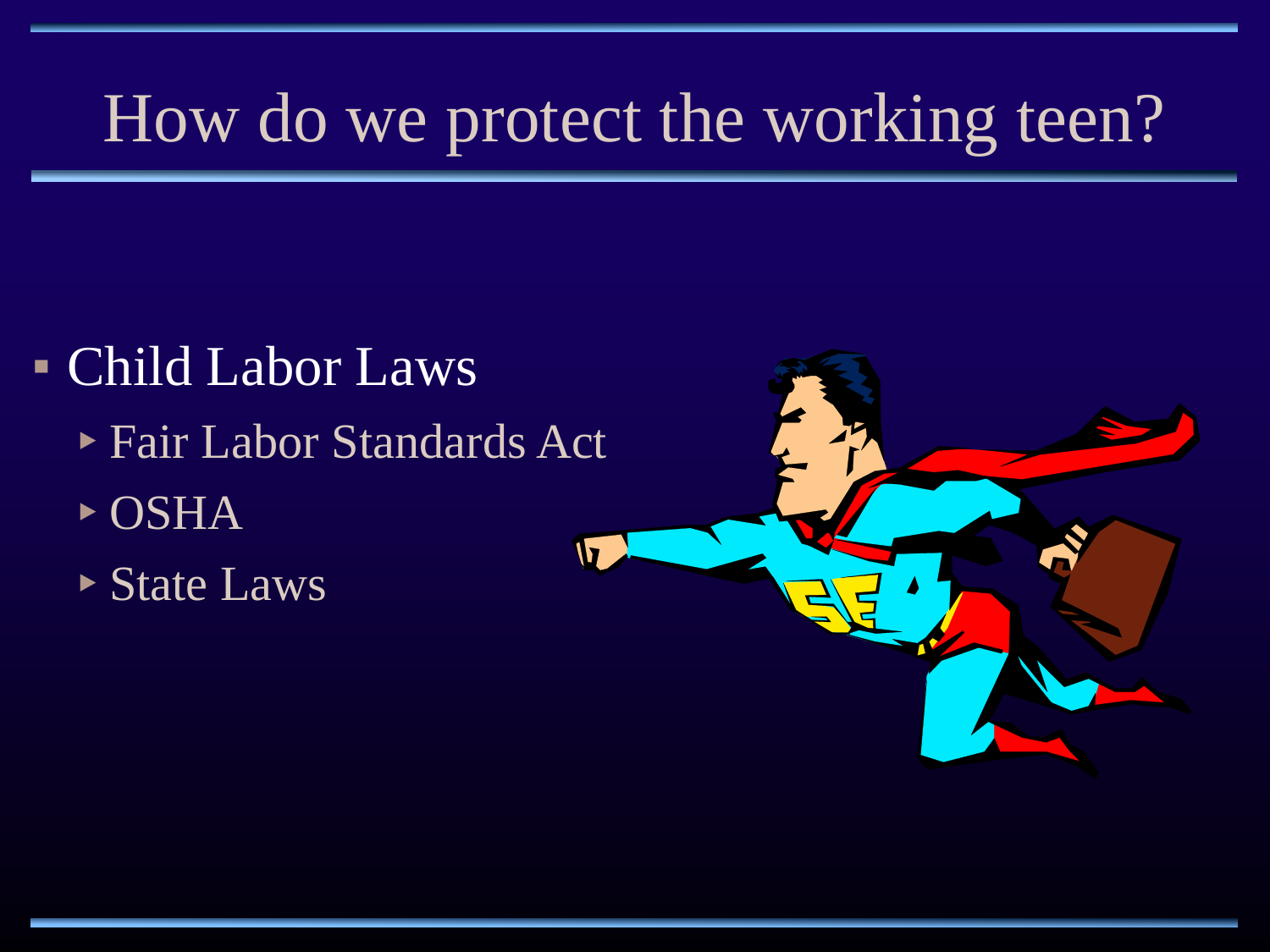Absolutely no exceptions for 16-17 year olds

- **Manufacturing and storing explosives**
- Motor-vehicle driver and outside helper
- Coal mining
- **Other mining**
- Logging and saw milling

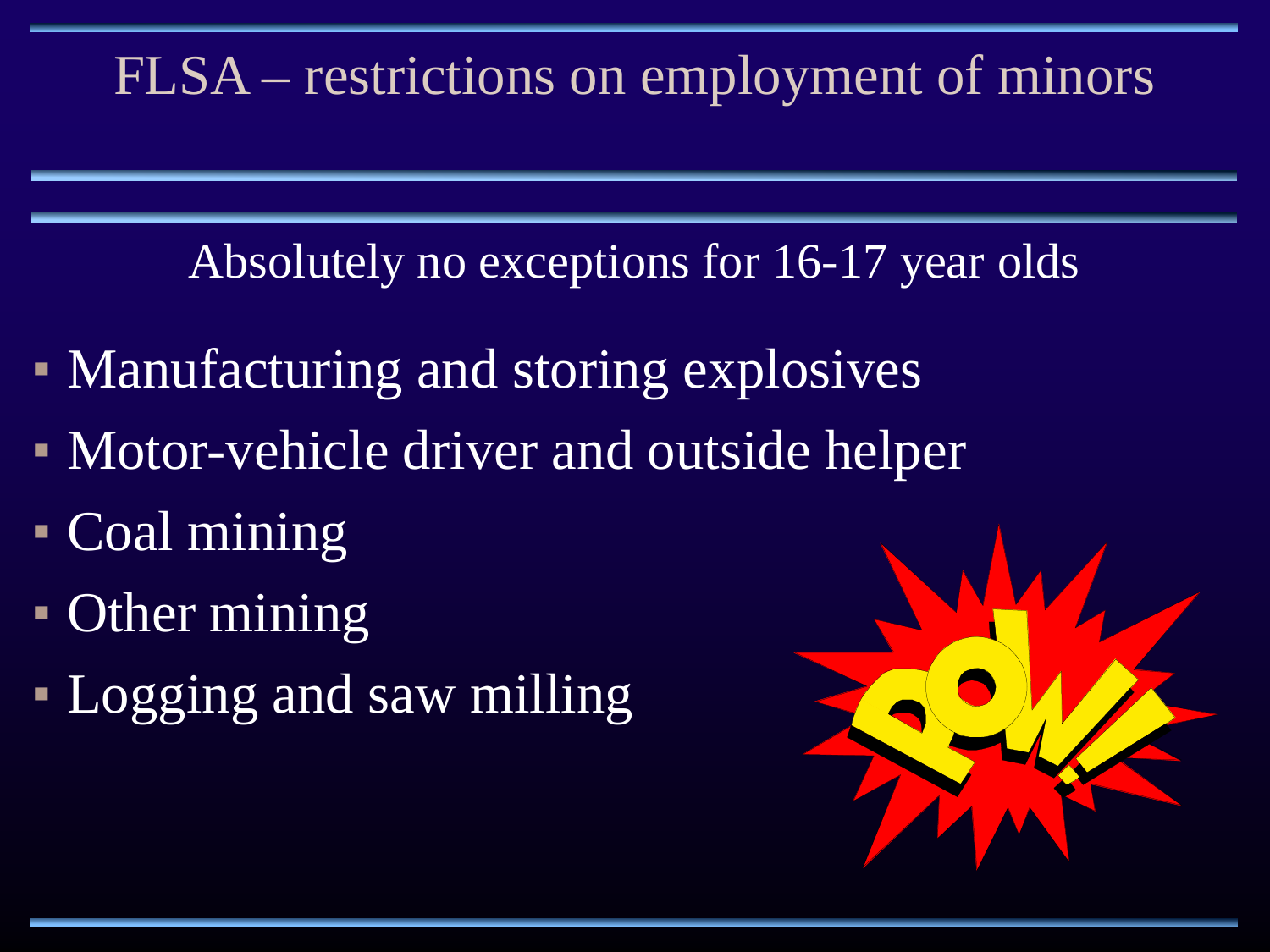- **Exposure to radioactive substances and ionizing** radiations
- **Power-driven hoisting apparatus**
- **Power-driven bakery machines**
- Manufacturing brick or tile
- Wrecking, demolition, salvage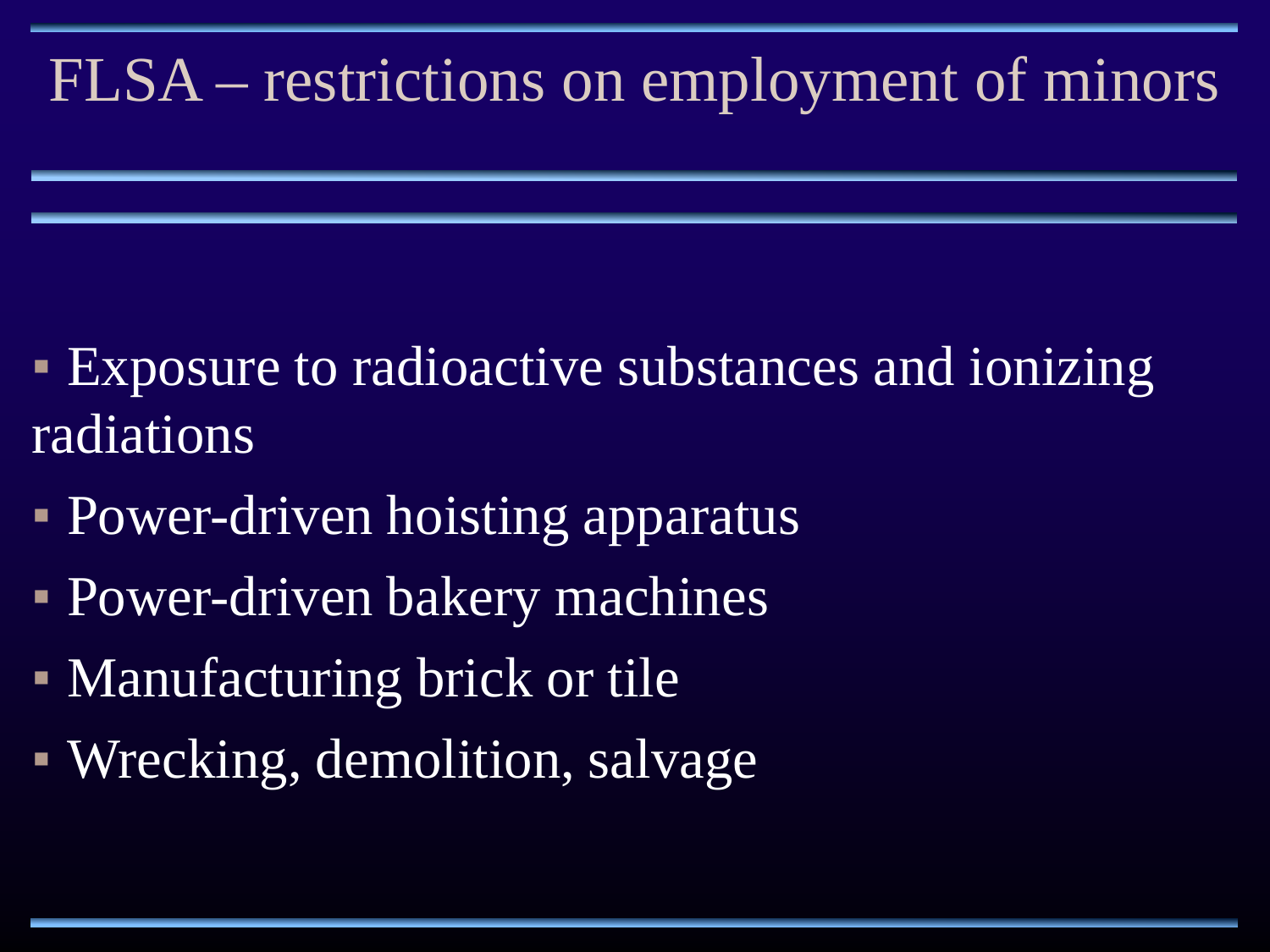16-17 years permitted only if student learners or enrolled apprentices

- Power-driven woodworking machines
- **Power-driven metal forming, punching or shearing** machines
- Meat packing or processing
- **Power driven paper product machines**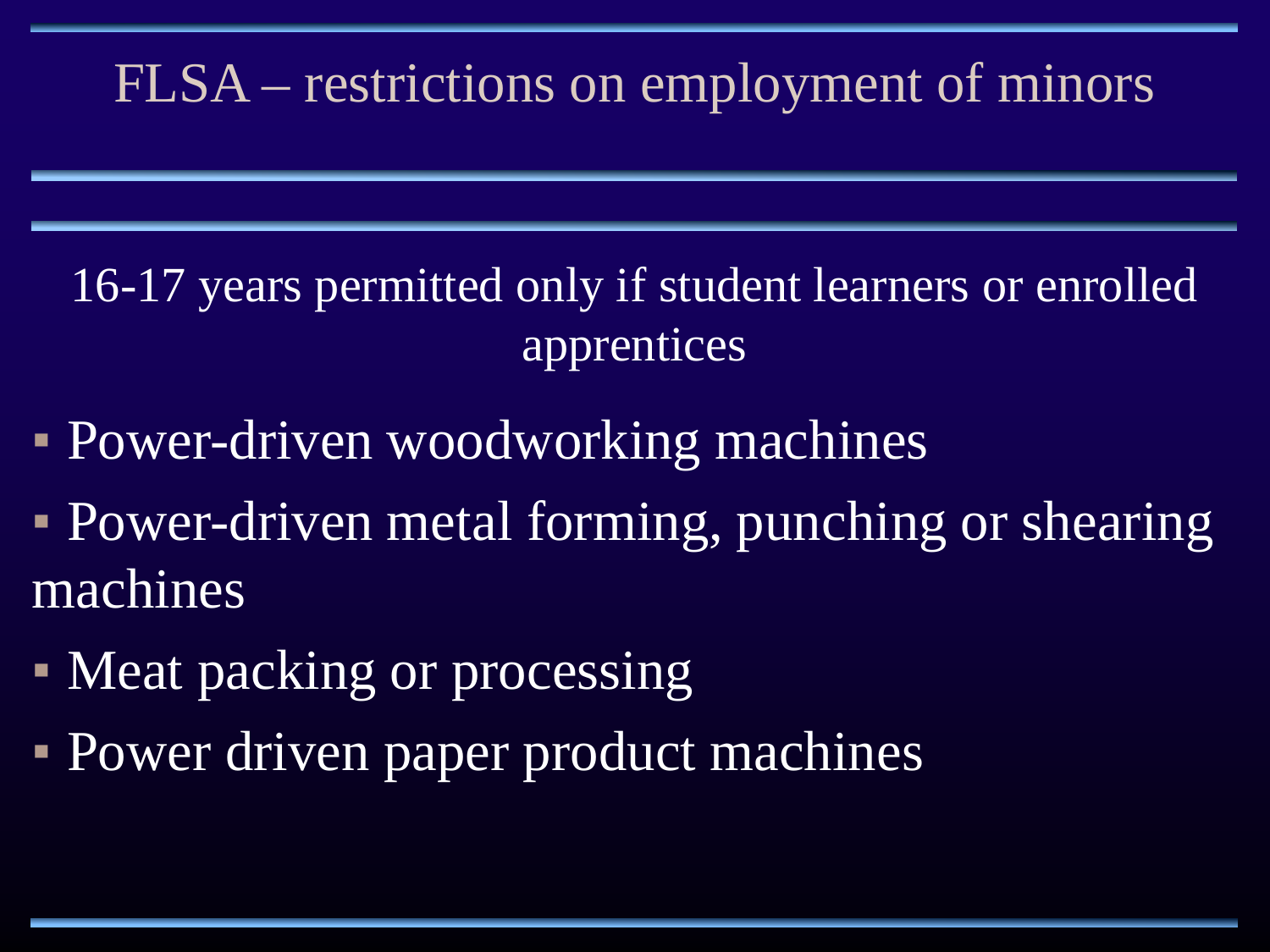- **Power-driven circular or band saws and guillotine** shears unless equipped with fully automatic feed and ejection
- Roofing operations
- **Excavation operations**

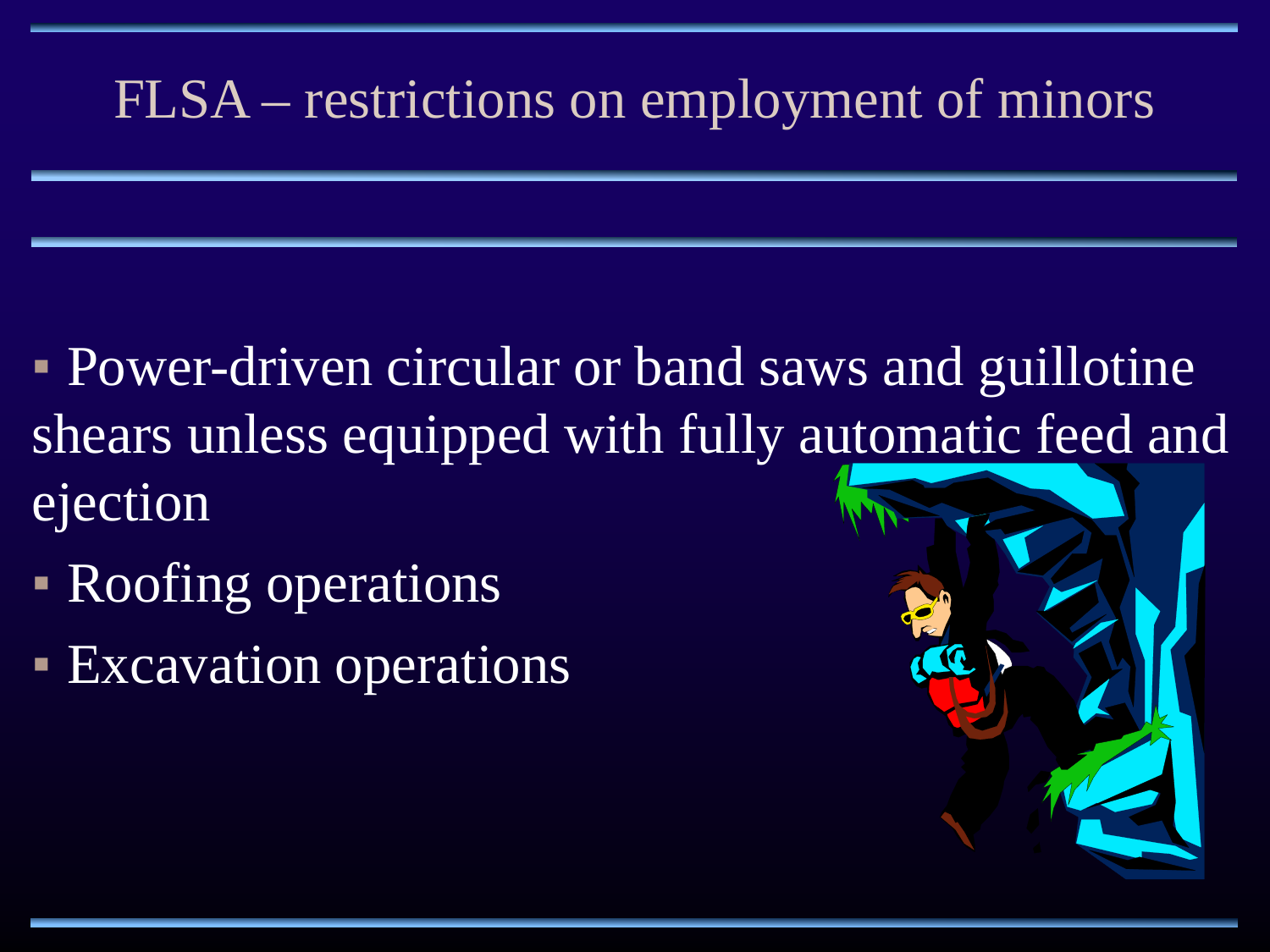### Hour Restrictions

- 14-15 year olds not permitted to work during school hours
- 16-17 year olds have no hour restrictions as long as it is a nonhazardous job
- 18 year olds have no limitations on hours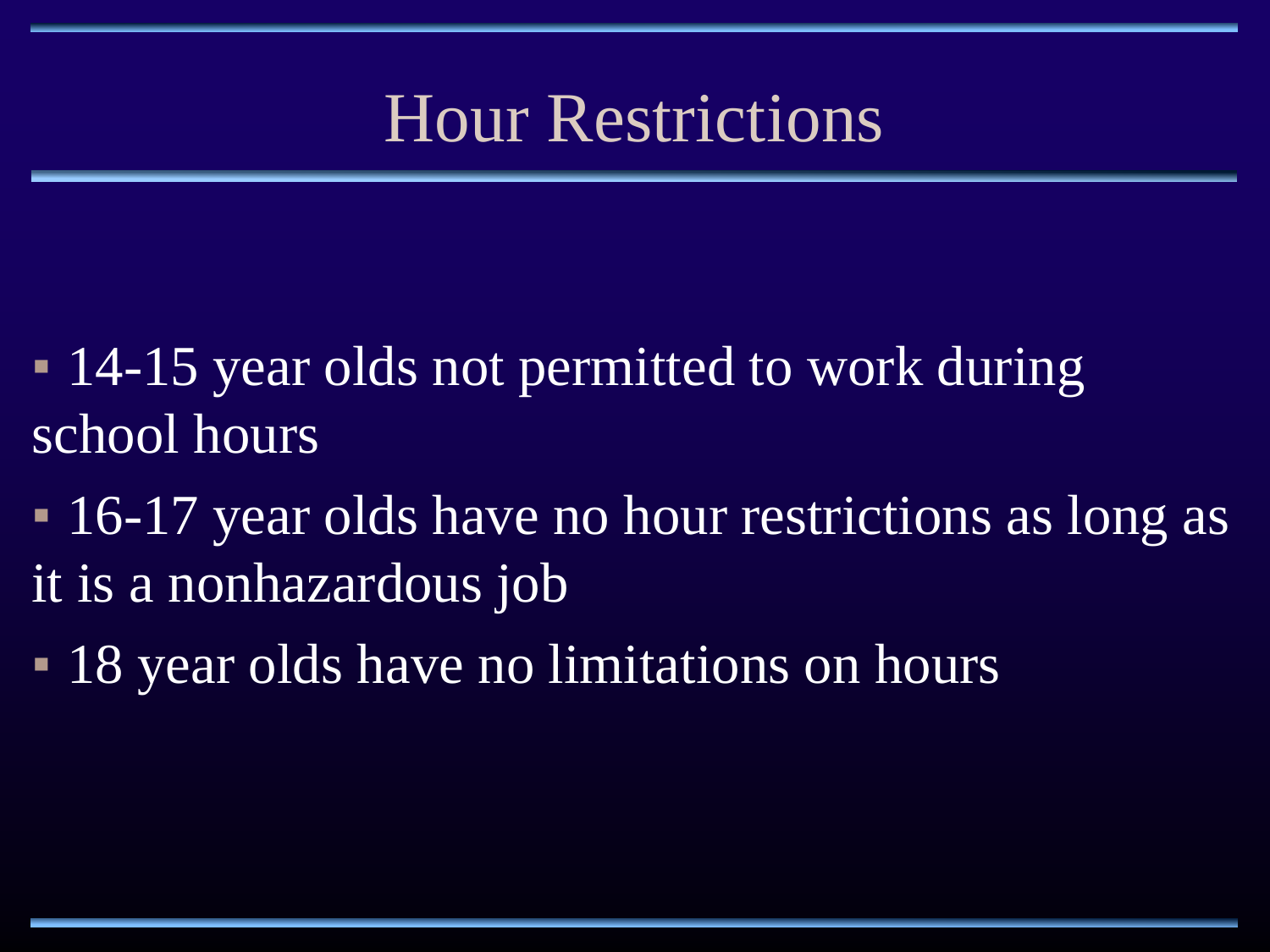# Minimum Wage

Exceptions:

- Minor during first 90 days
- Outside sales, family companionship services, seasonal camping, religious or recreation programs
- **Agriculture**
- **Apprentices or students employed by school**
- Seasonal hourly employee of amusement park
- **Employees receiving tips**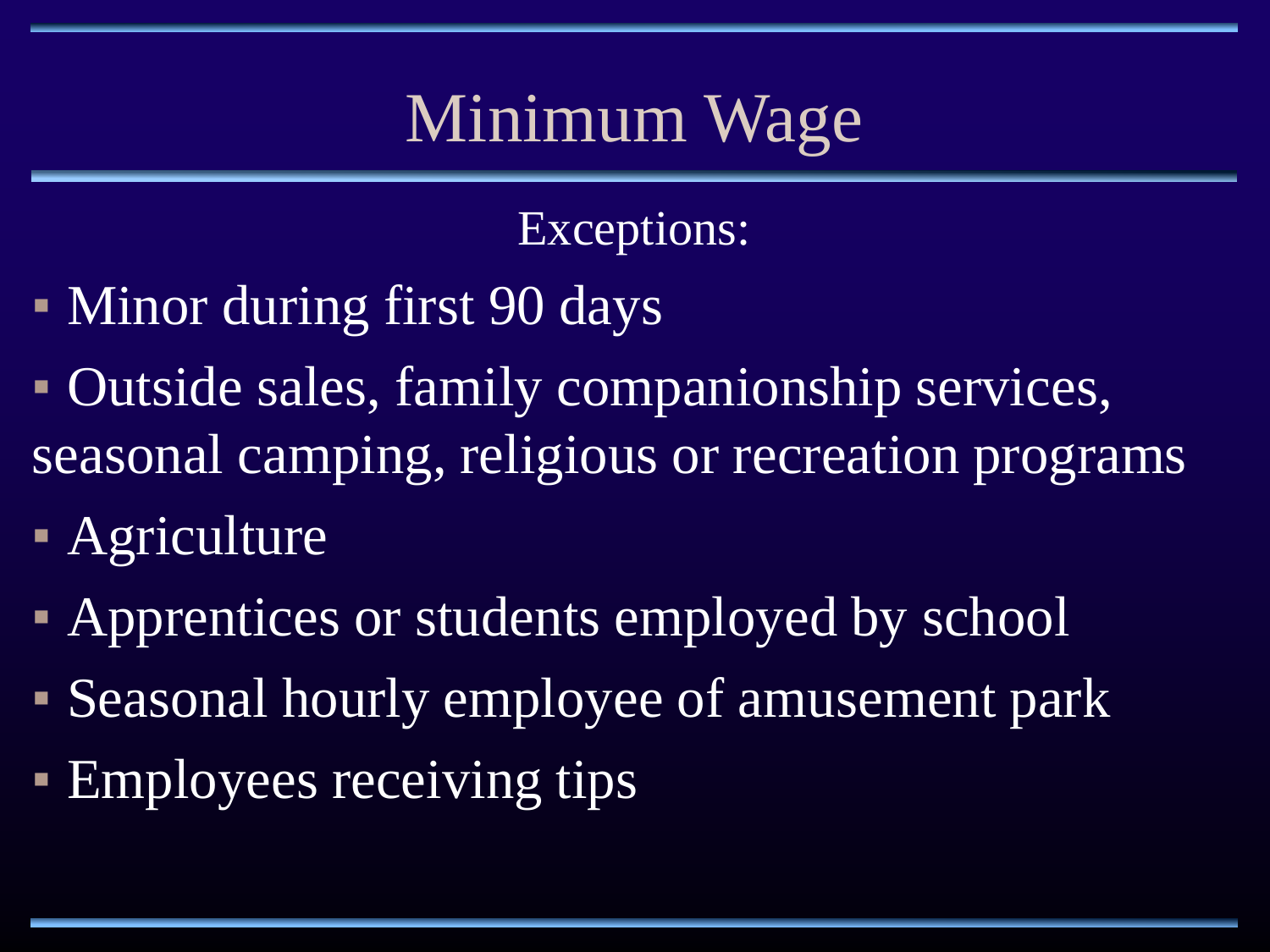## Break and Lunch

- Meal period not more than five hours after starting – at least 30 minutes long
- If you work for 4 or more hours, you get a 10 minute break during that time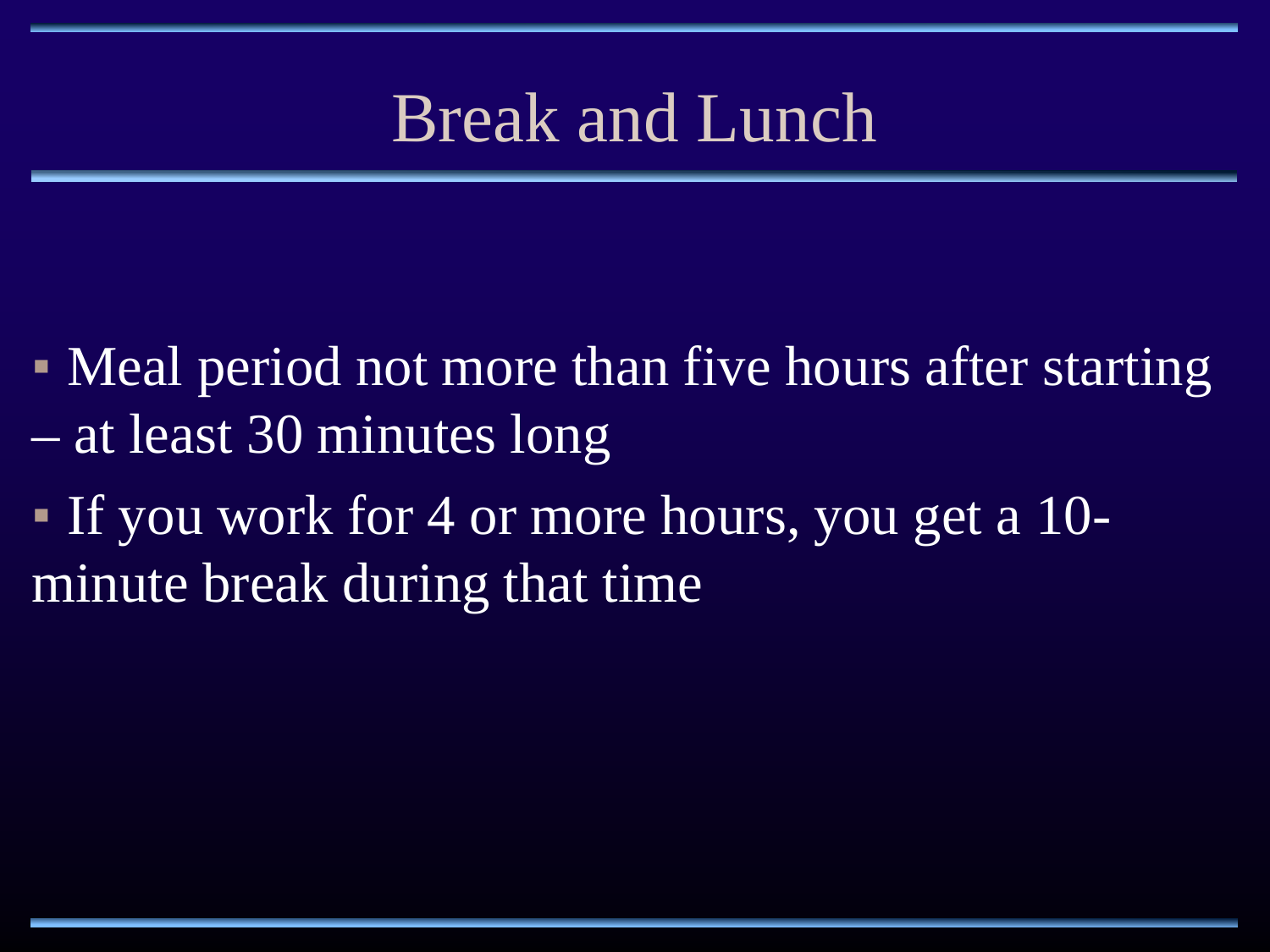## Payment of Wages

- At least semi monthly unless on salary
- **All deductions must be included in statement**
- When hired, get notice of paydays
- If you quit or are fired, payment should be received within 24 hours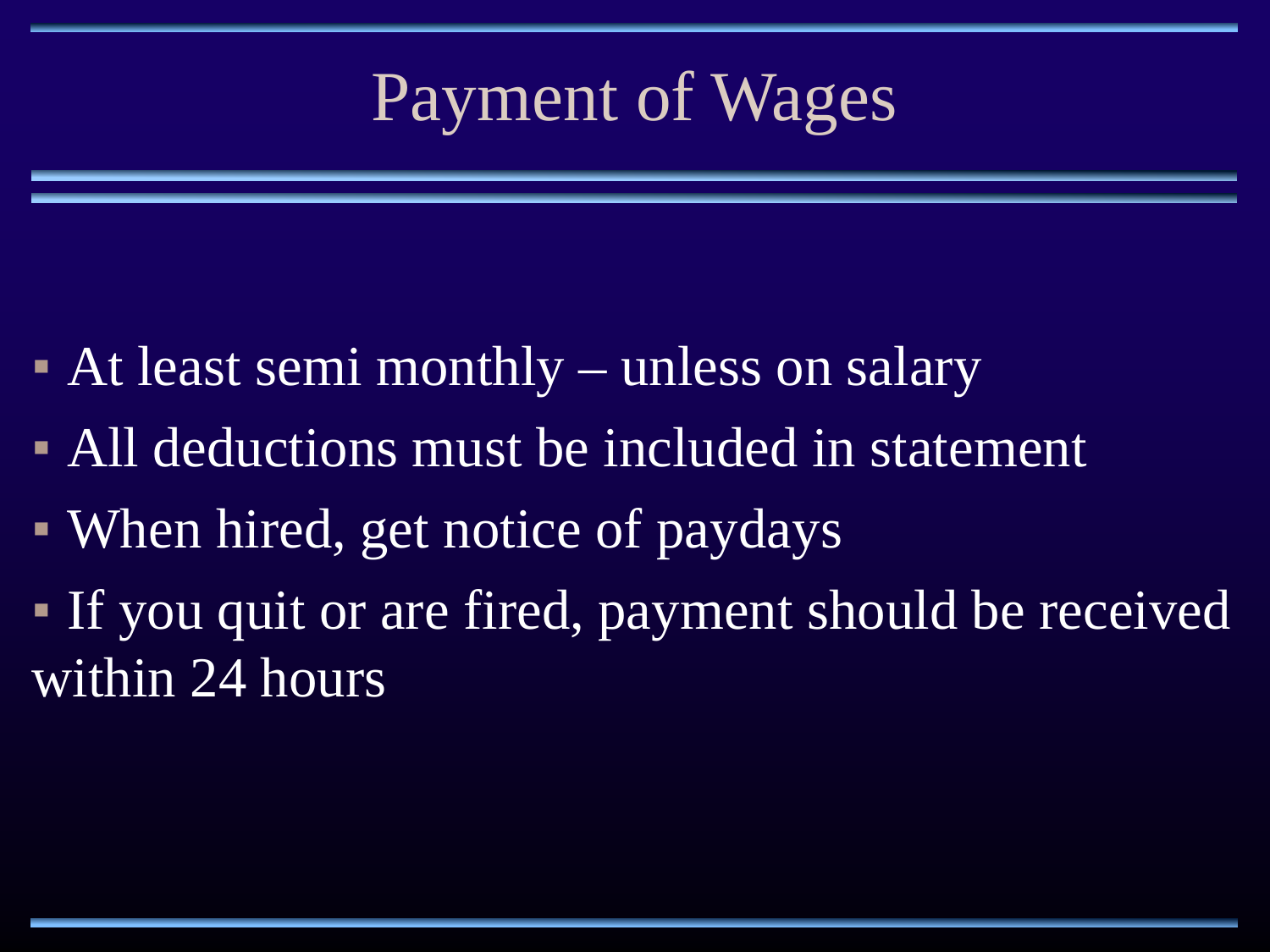## Drug and Alcohol Testing

Investigation of accidents, impairment, theft, maintenance of safety

- Must have a policy and let employees know of it
- **During or immediately following work period**
- **Employer pays cost**
- **Privacy shall be observed**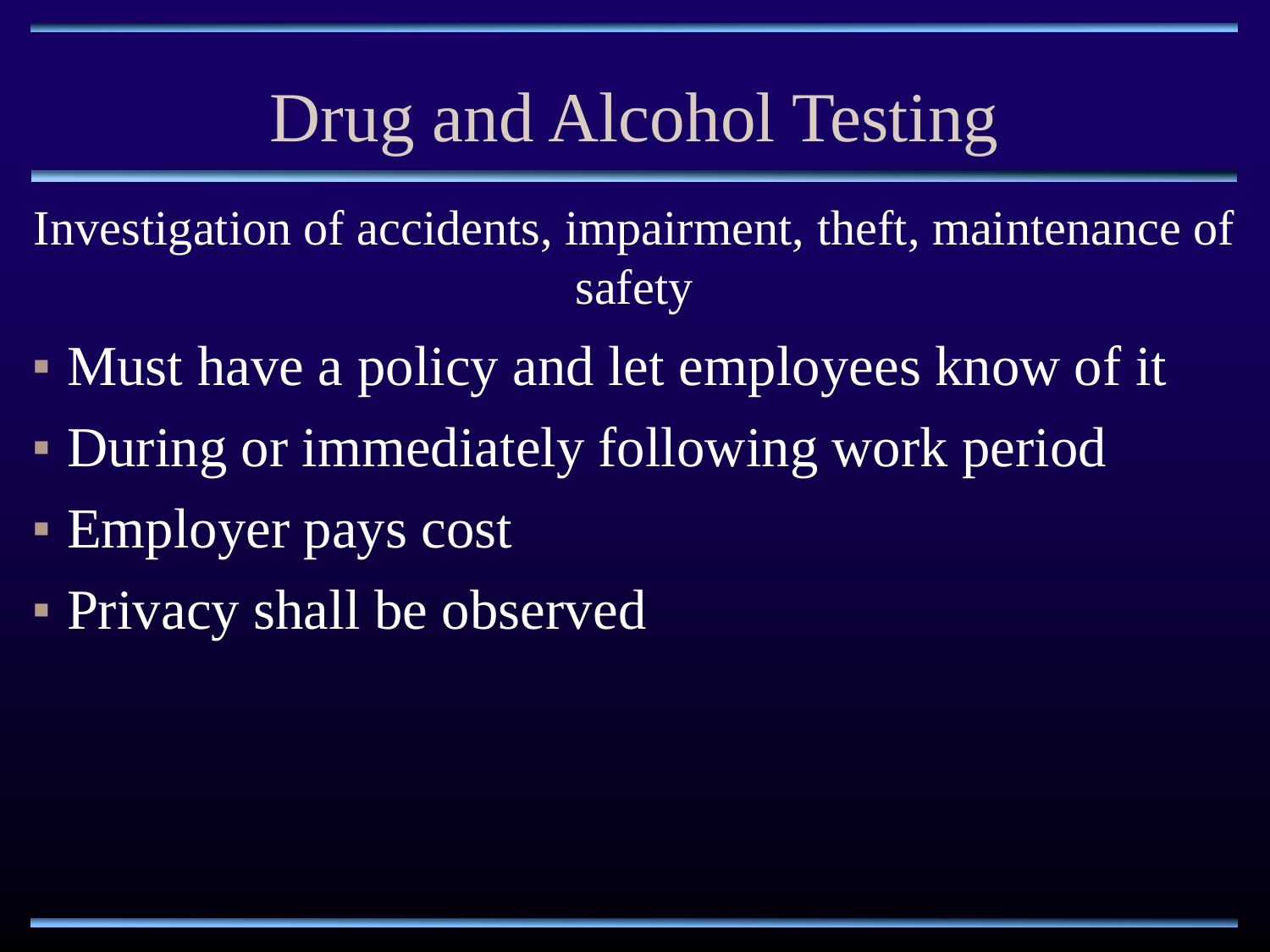#### Worker's Compensation

• What if you get hurt at work?

▸As an apprentice or intern, you are covered by the school district's worker's compensation

• You are considered a volunteer for the school district

▪ In a regular job setting, the employer is responsible – unless the employee is negligent or acts irresponsibly

• Can require you to seek treament at a designated facility

▸Can require you to file claim with specific person and within specific time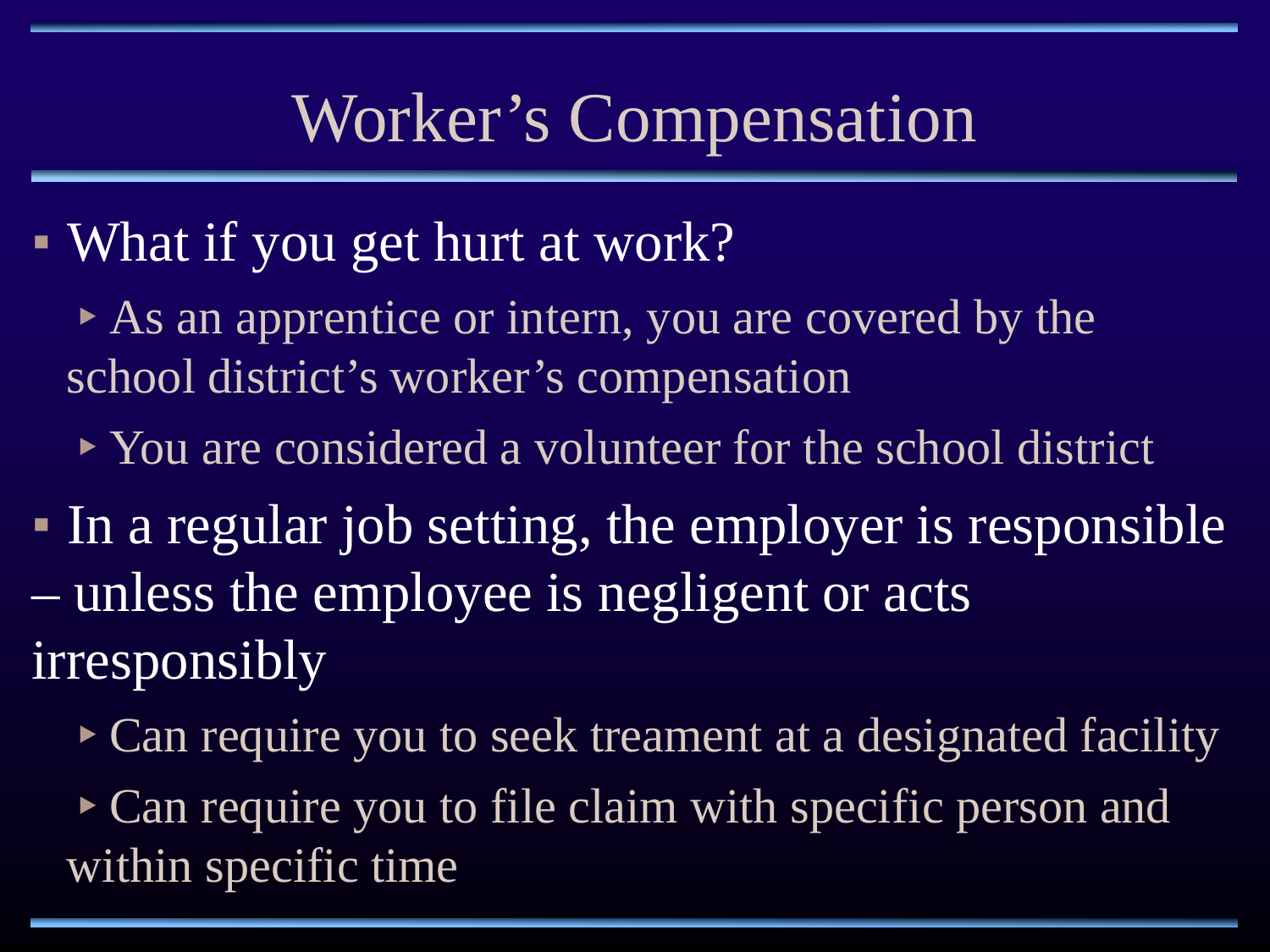## **Discrimination**

Title VII of the Civil Rights Act prohibits discrimination on the basis of:

- **Race or Color**
- Sex
- $\overline{P}$  Age If over 40
- **Pregnancy or Childbirth**
- Religion
- National Origin
- Handicap

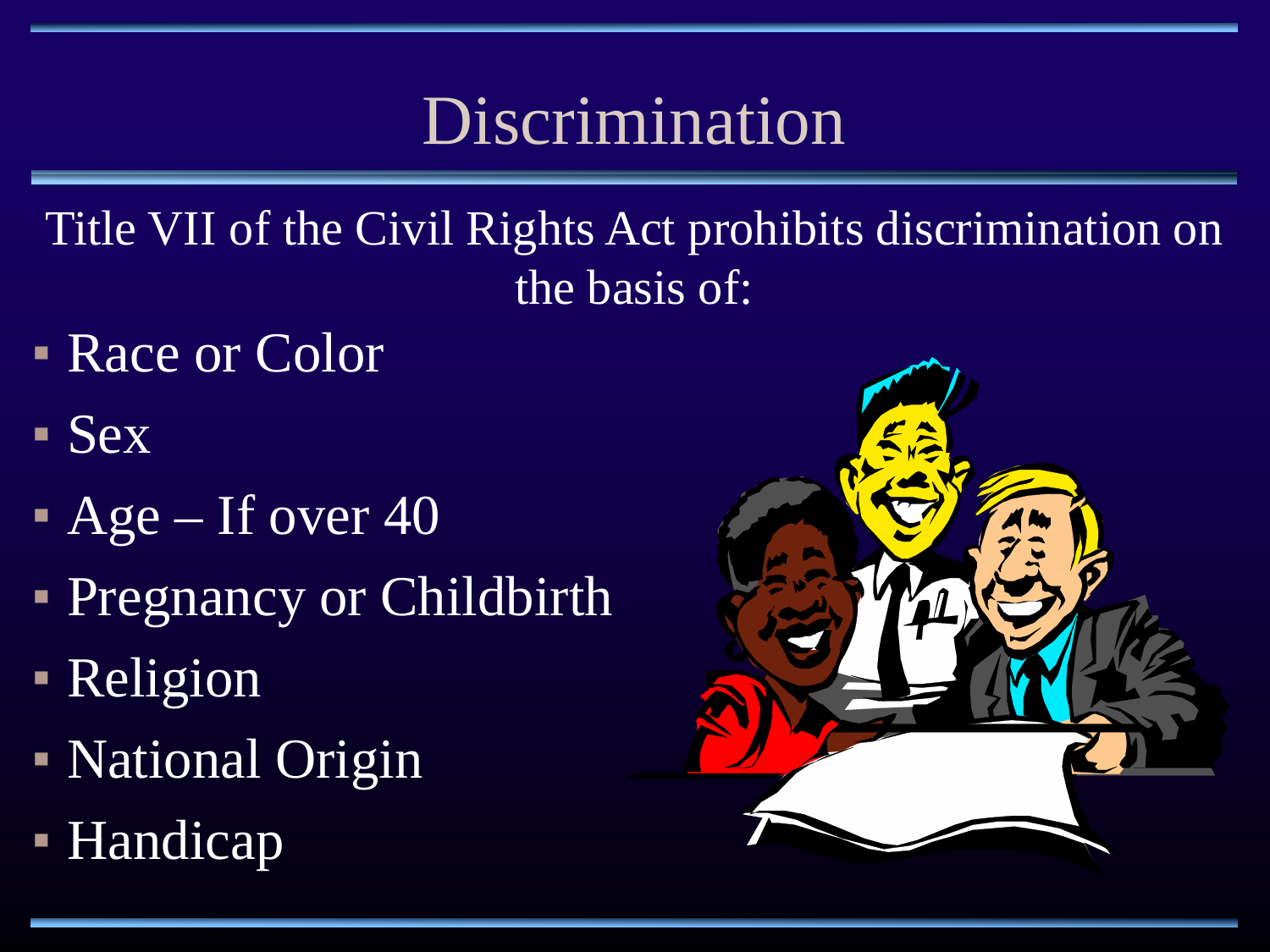#### Sexual Harassment in the Workplace

Sexual harassment is illegal!

▪ Title VII of the Civil Rights Act

▸Discrimination in employment based on sex is against the law

**E** Title IX

▸Prohibits sexual discrimination by institutions that receive any federal funding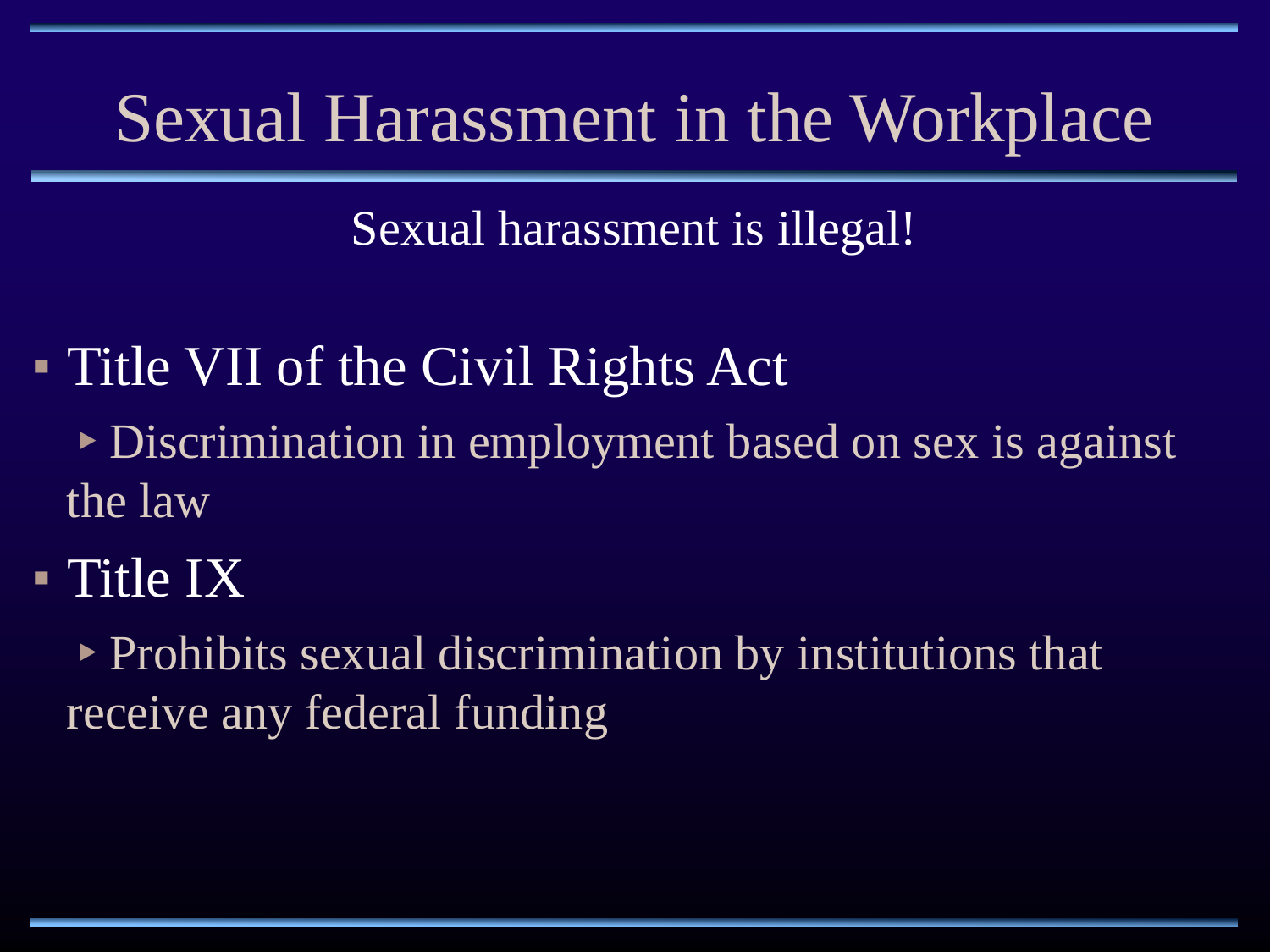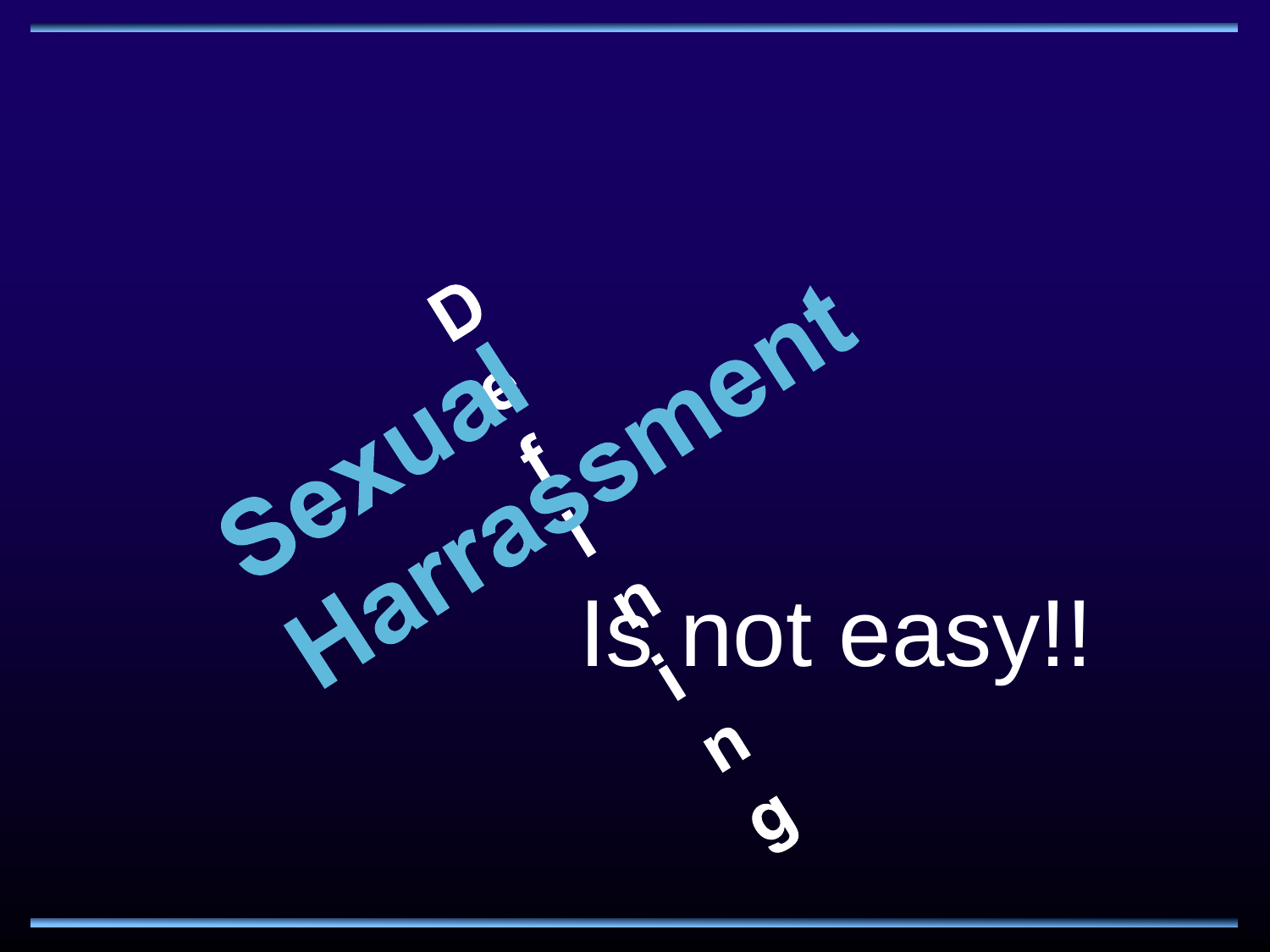#### What is sexual harassment?

Behavior that is unwanted or unwelcome.

Behavior that is sexual or relates to the sex or gender of the harassed person.

Behavior that occurs in the context of a relationship where one person has formal or informal power over the other person.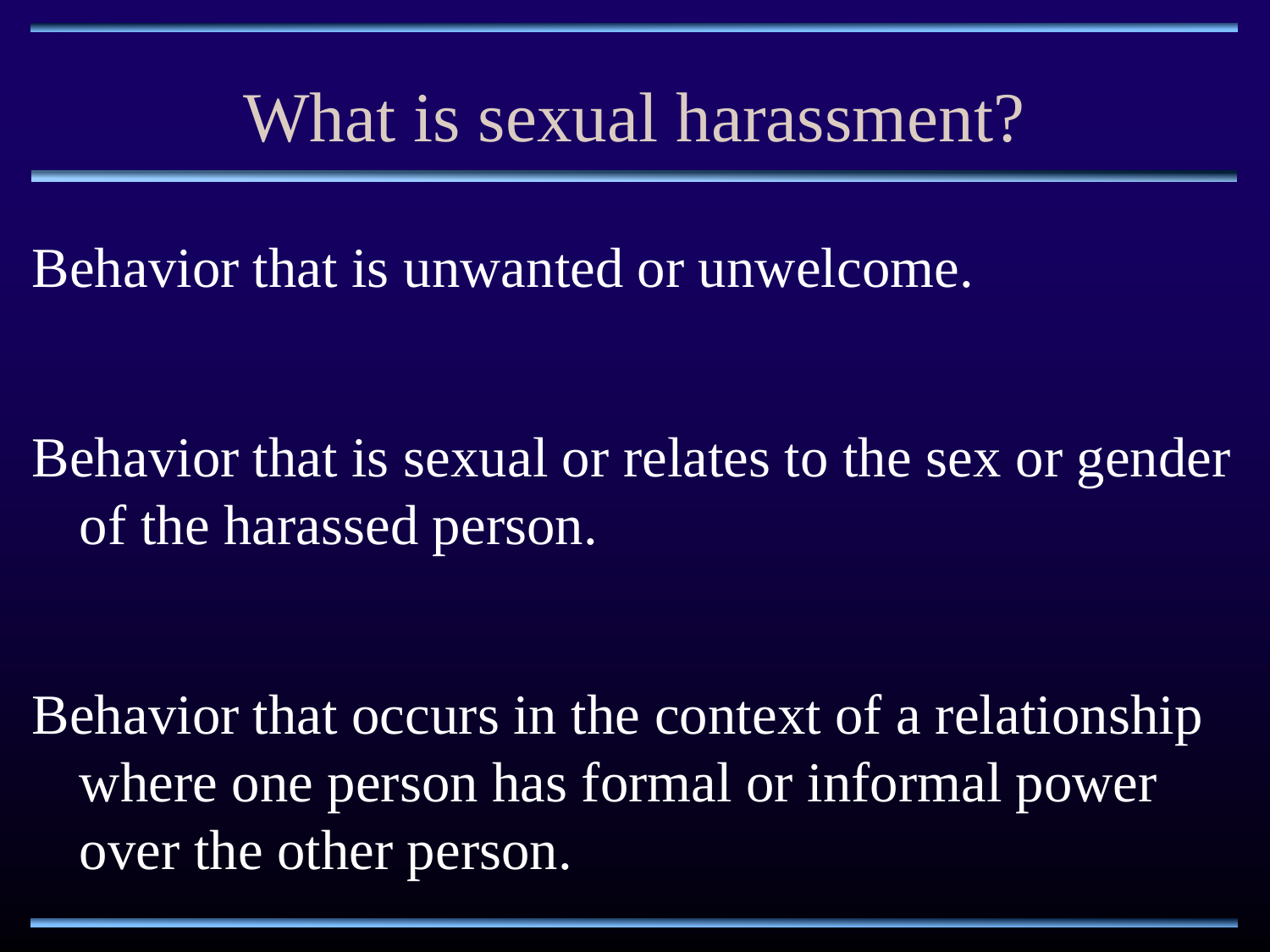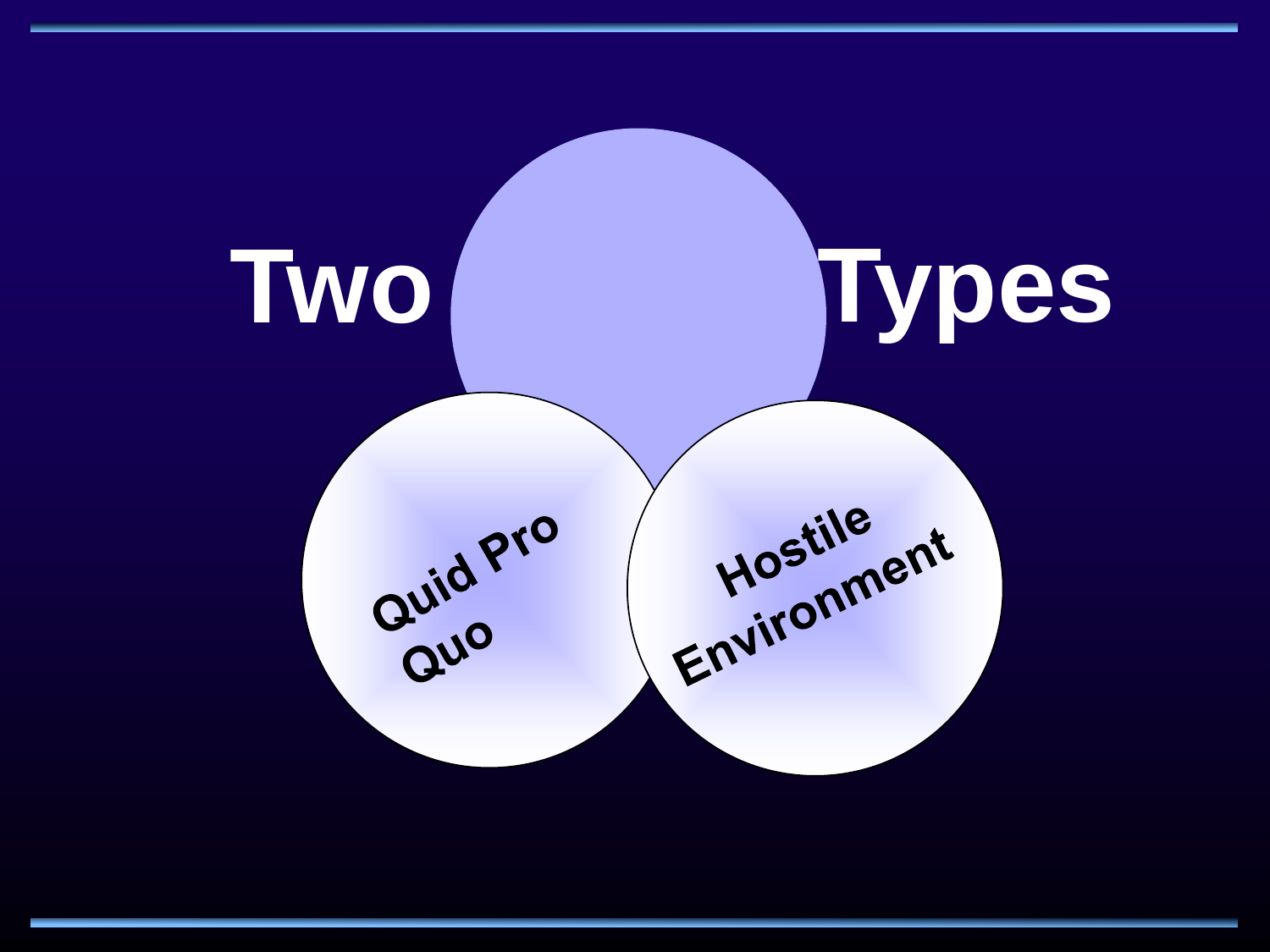#### First

#### Quid Pro Quo

- This is for that
- **Retaliates for refusal**

**Explicit or** ▪ Implicit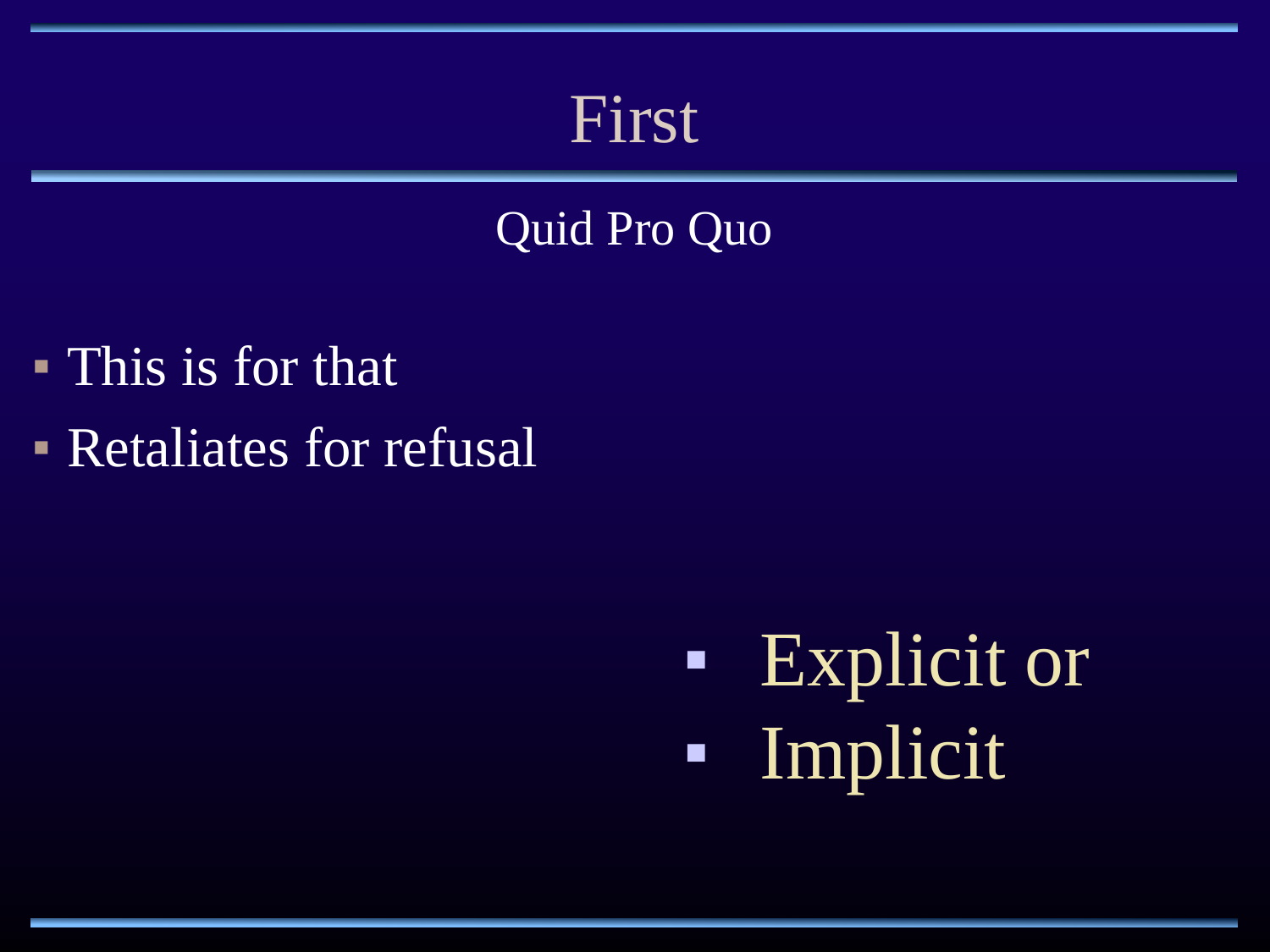### Second

Hostile Environment

**• Frequently takes subtle forms** ▸*"Hostile environment"* harassment

**• Behavior that has the purpose or effect of** unreasonably interfering with performance

**• Intimidating, hostile or abusive work or school** environment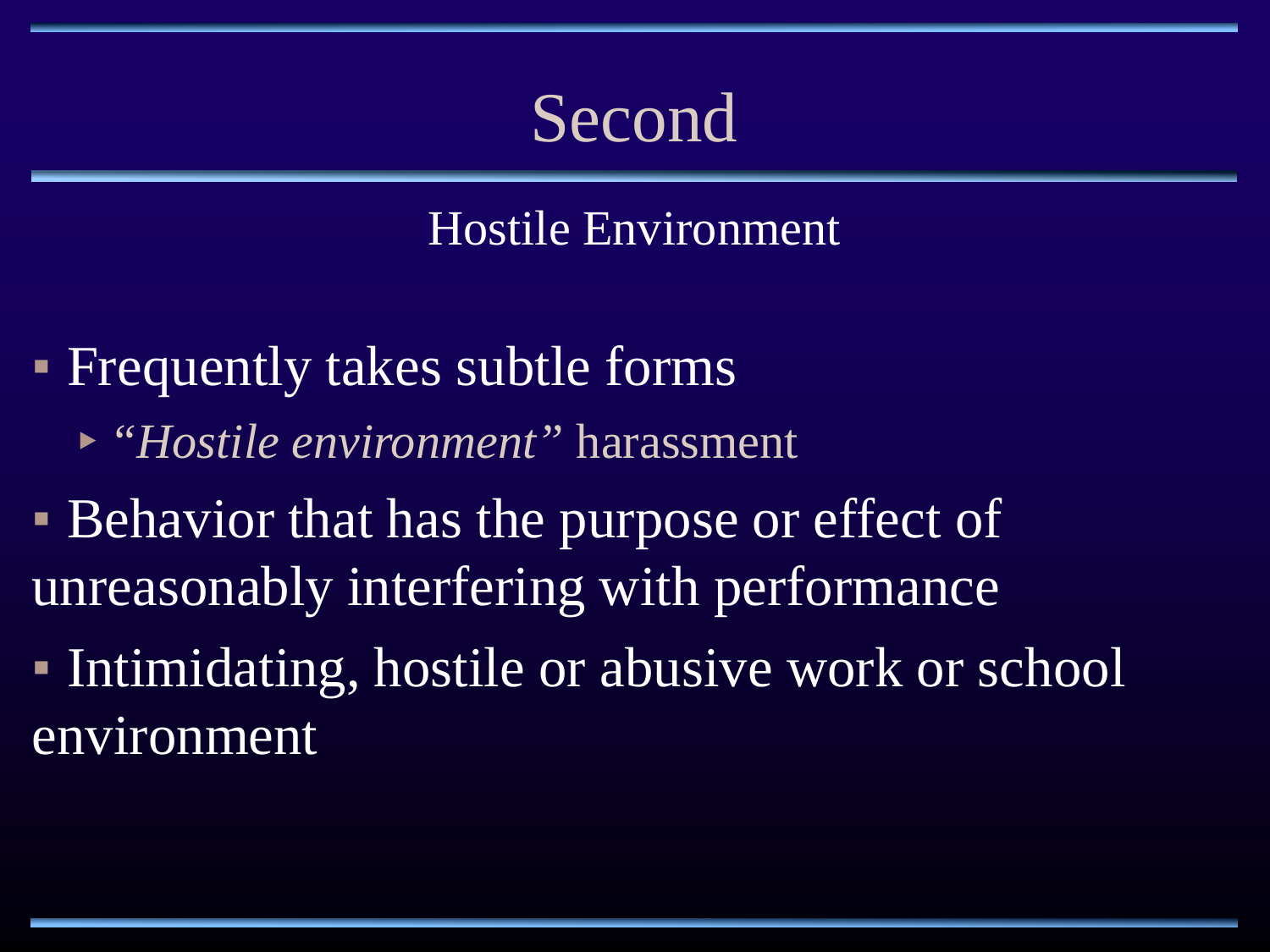#### How can you recognize sexual harassment?

It can be in the form of ...

- Verbal
- Non-verbal
- **Or physical**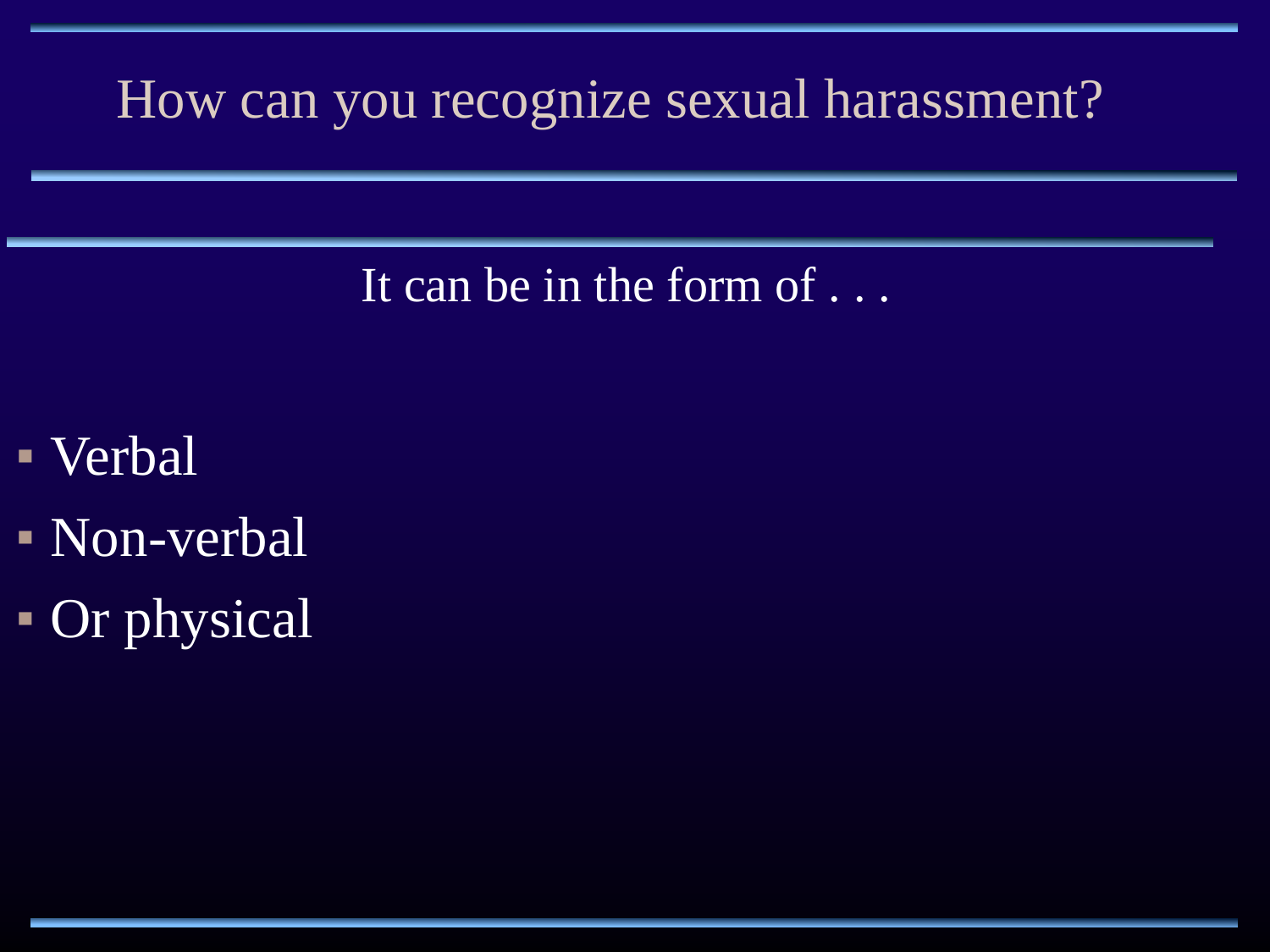## How can you recognize it?

#### Unwanted

**If the behavior is unwelcome it may be sexual** harassment

- ▸Victim may openly object
- ▸Victim may be afraid to indicate behavior is unwanted
- What one person sees as
	- ▸Flattering, funny, or friendly
- **Another person sees as**

▸Intimidating, hostile, offensive, demeaning, inappropriate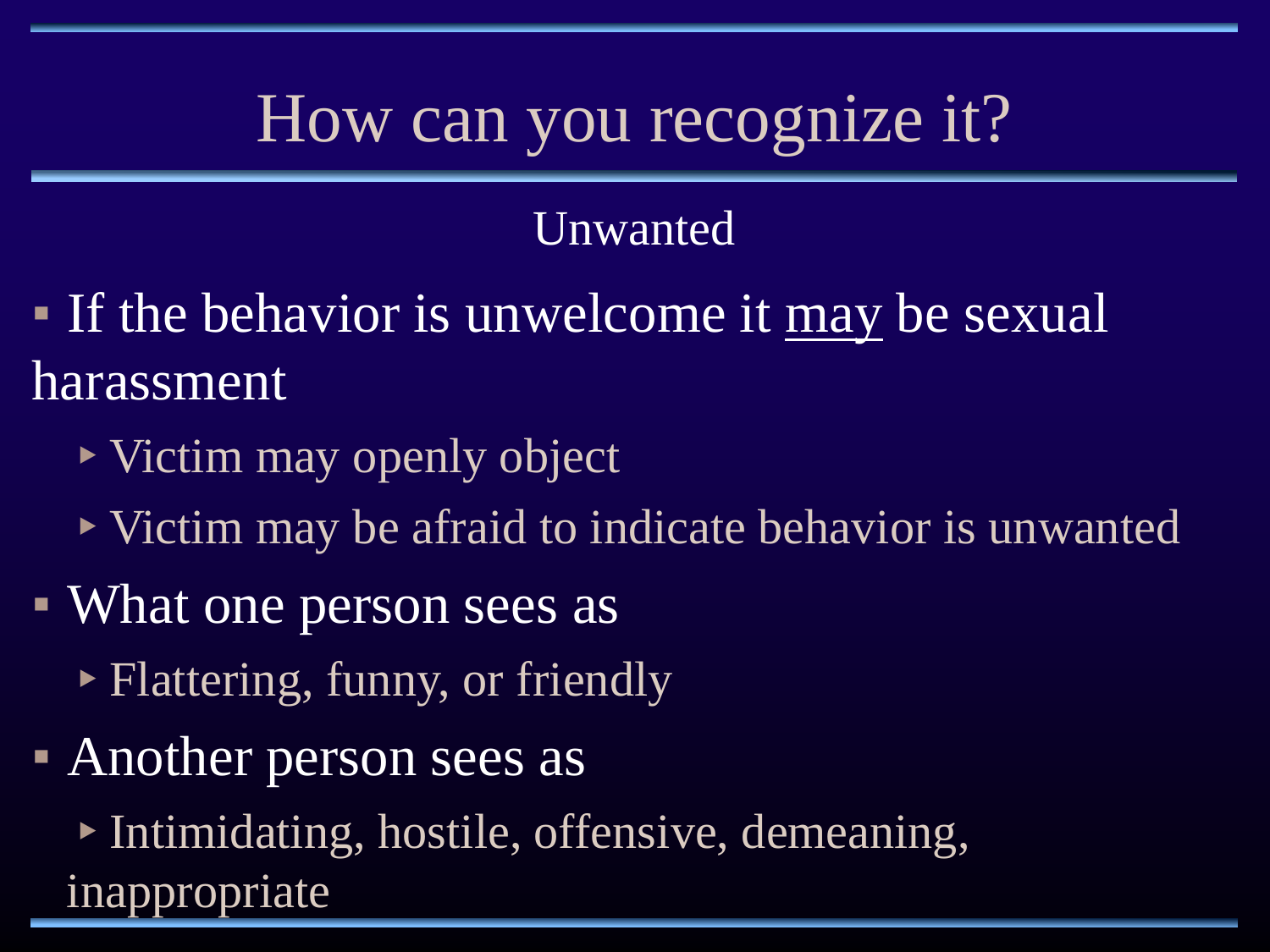## How do you recognize it?

- **Occurs in the context of power imbalance**
- Sexual harassment is more to do with power and less to do with sex

#### **The test is whether the conduct**

- Would be offensive to a "reasonable person" ▪ **NOT**
- What the offender "intended" by the conduct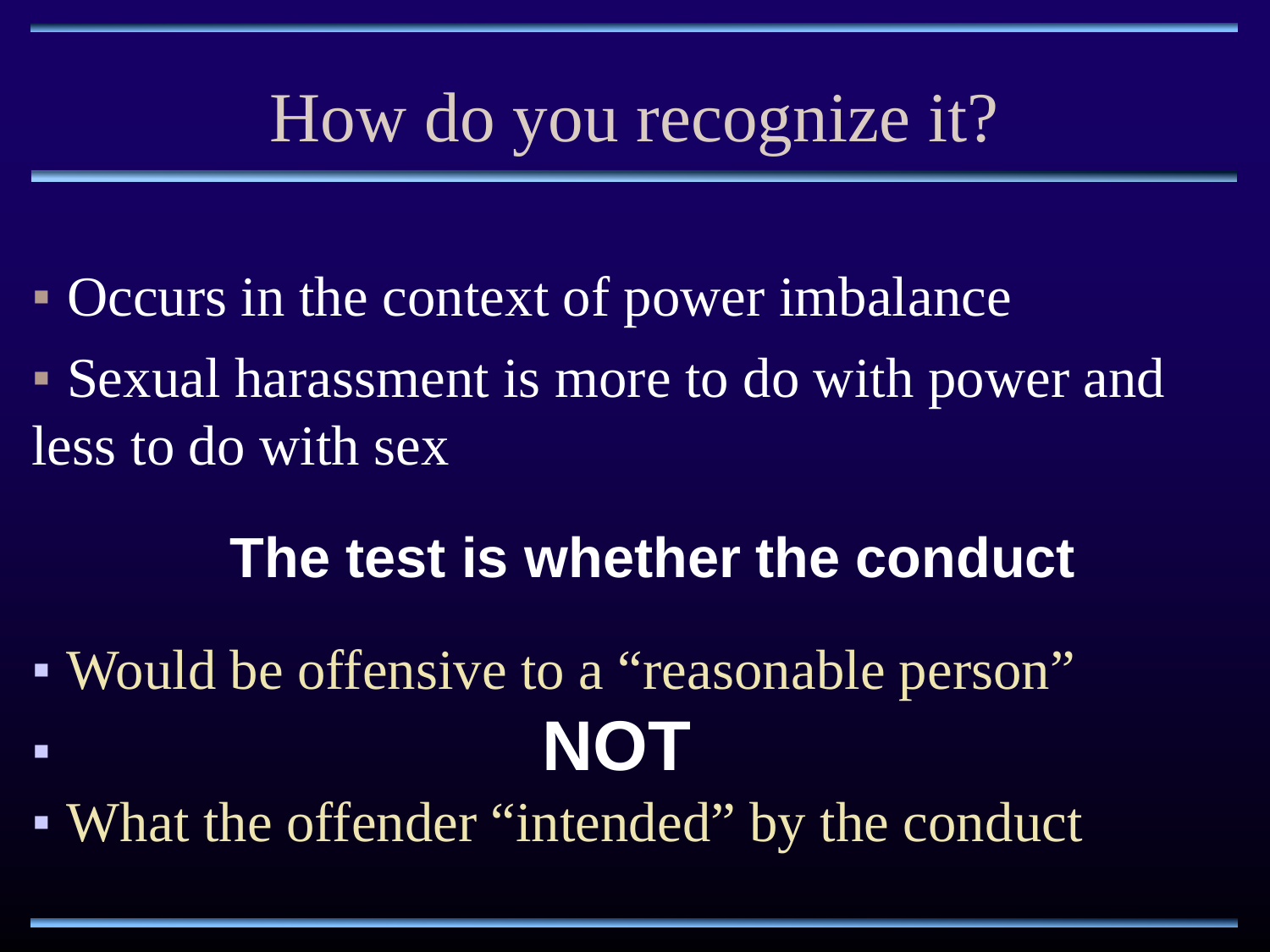#### How can you recognize it?

Behavior rising to the level of harassment

- Single occurrence of severe sexual behaviors
- **Less serious may require repeated behaviors**
- The more serious the behavior, the fewer times it need be repeated before it rises to the level of harassment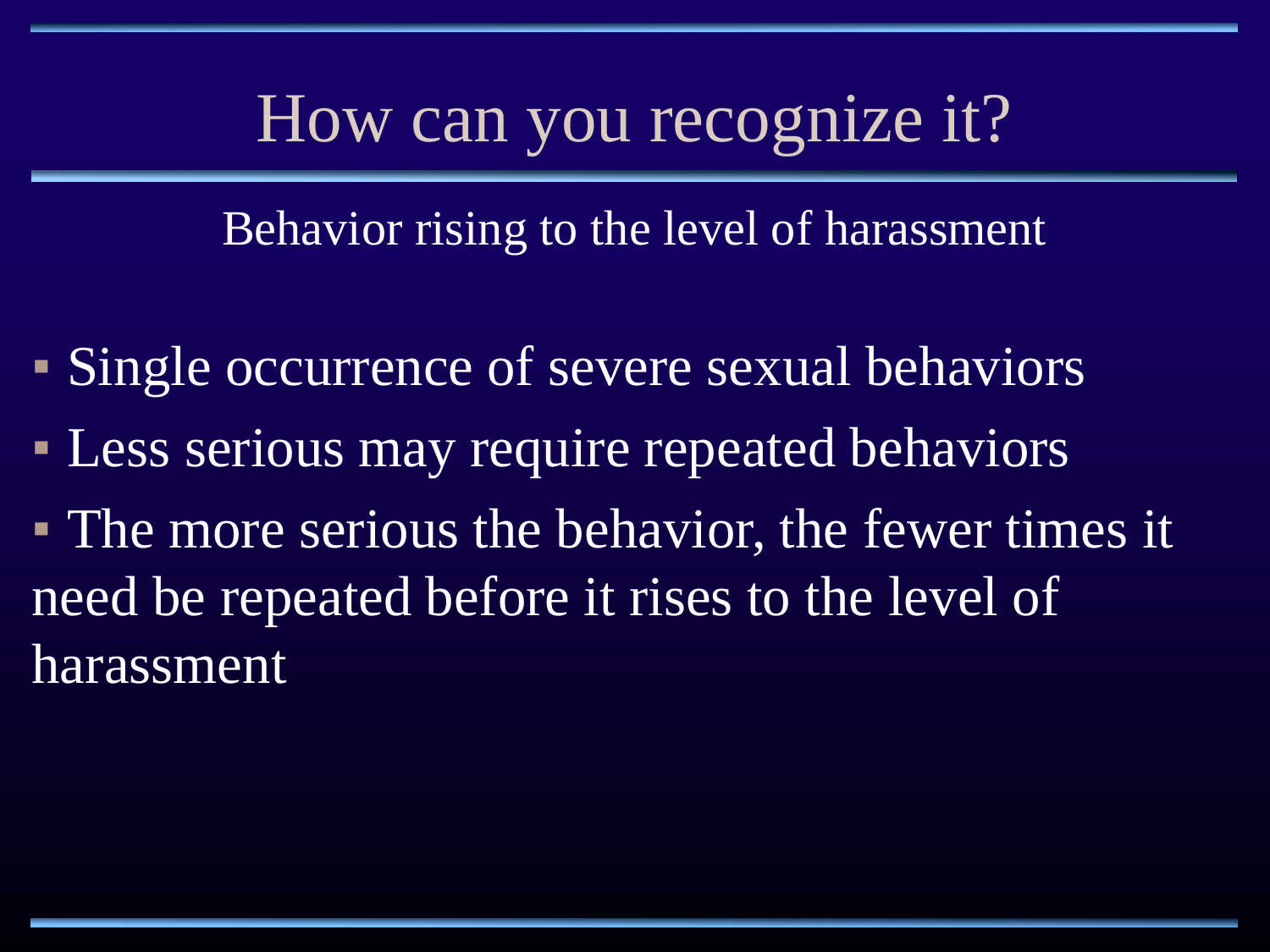## How can you recognize it?

- Must be sexual in nature or gender based
- Need not be intended to result in sexual gratification
- Often intended to insult, deride, or degrade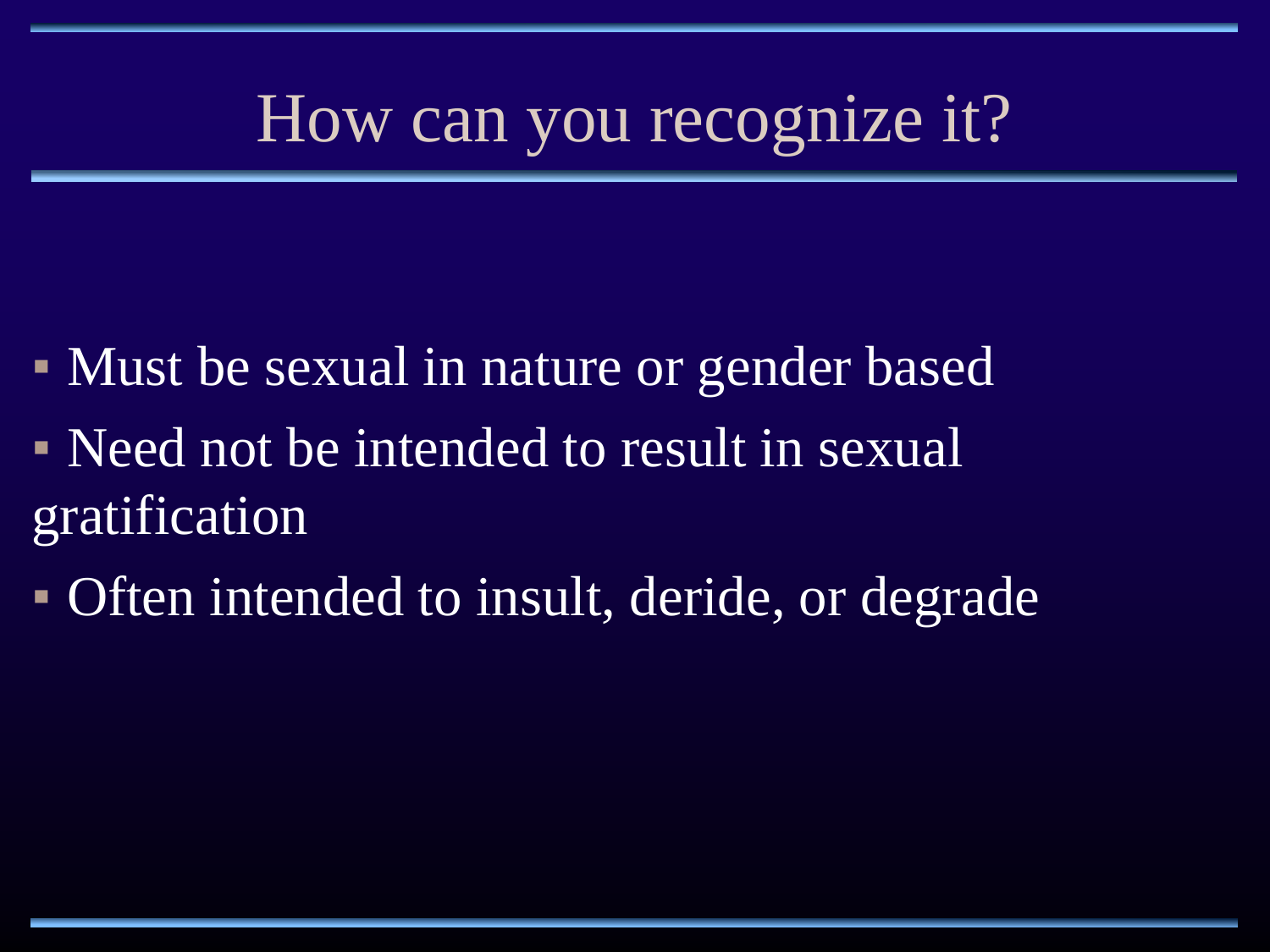## Examples of Sexual Harassment

- Threats or bribes for unwanted sexual activity
- Sexist or stereotype comments about a gender
- **Displaying pictures, calendars, cartoons of a sexual** nature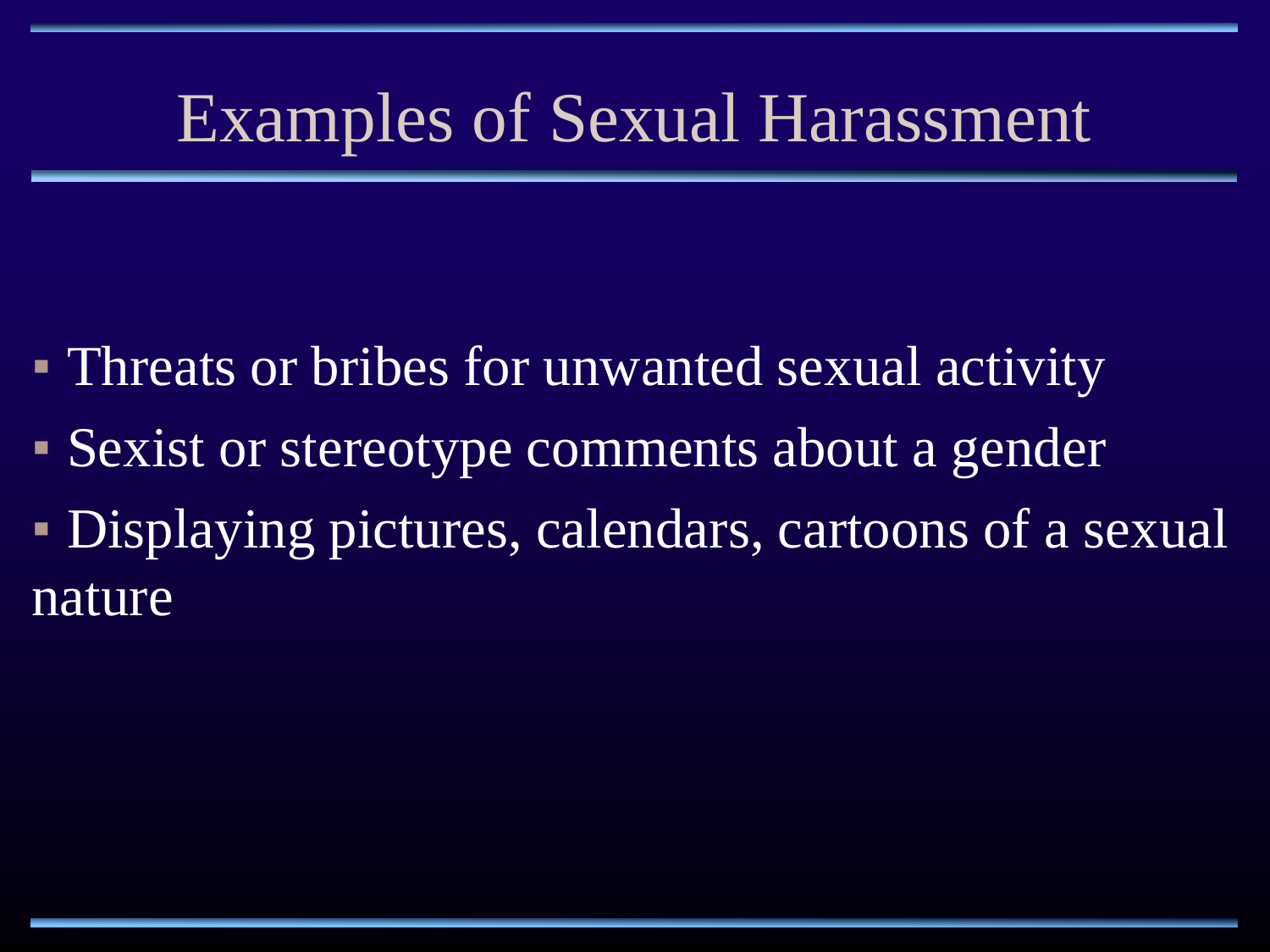# What can I do if I am sexually harassed?

- **Tell your teacher and parents!**
- **Tell your supervisor**
- Contact human resources
- **Call the Antidiscrimination Office of the Utah** Labor Commission
- Document the occurrences